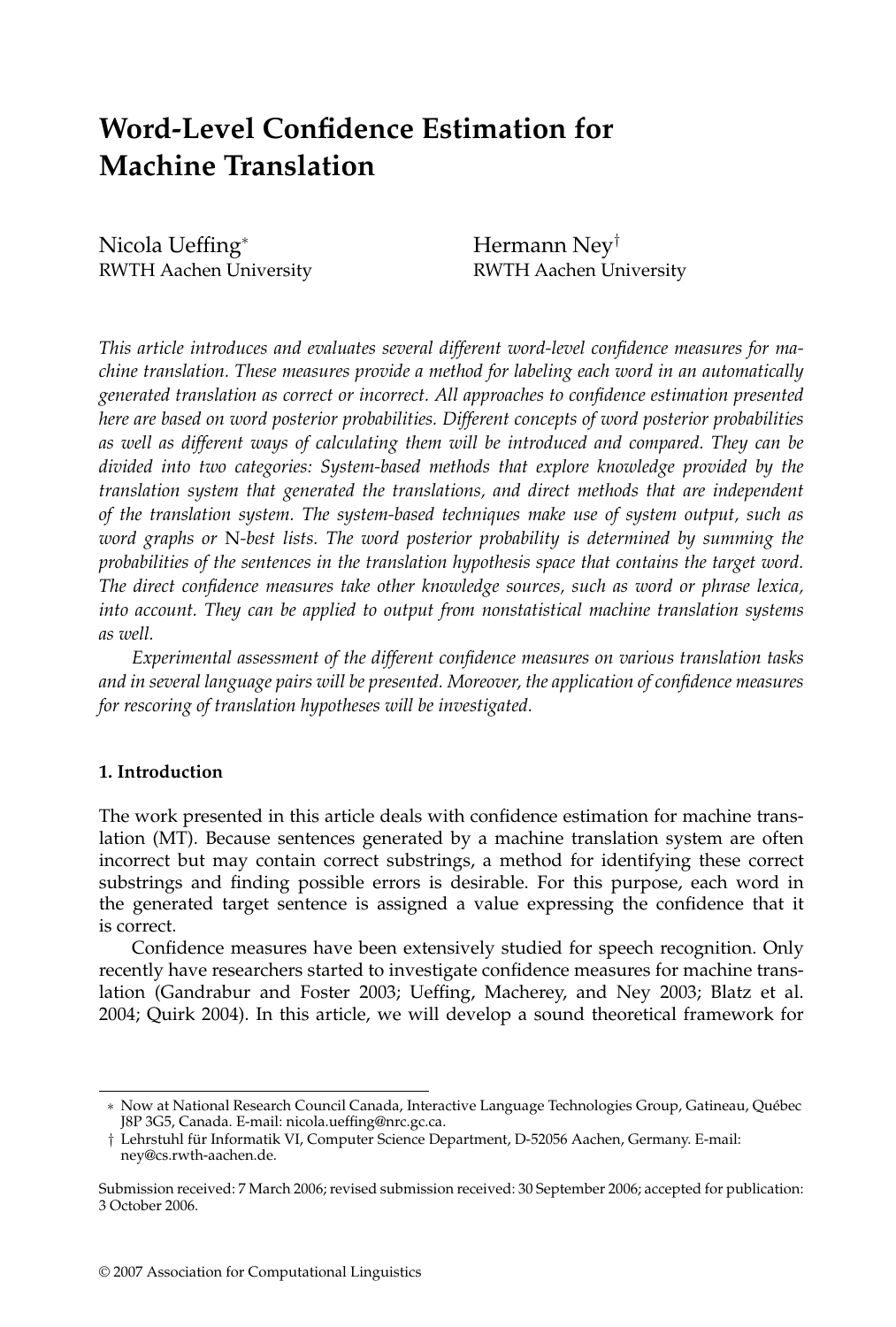calculating and evaluating word confidence measures. Possible applications of confidence measures include:

- marking words with low confidence as potential errors for post-editing
- improving translation prediction accuracy in TransType-style interactive machine translation (Gandrabur and Foster 2003; Ueffing and Ney 2005a)
- combining output from different machine translation systems: Hypotheses with low confidence can be discarded before selecting one of the system translations (Akiba et al. 2004), or the word confidence scores can be used in the generation of new hypotheses from the output of different systems (Jayaraman and Lavie 2005), or the sentence confidence value can be employed for reranking (Blatz et al. 2003).

The article is organized as follows: In Section 2, we briefly review the statistical approach to machine translation. The phrase-based translation system, which serves as the basis for one of the direct confidence measures, will be presented. Section 3 gives an overview of related work on confidence estimation for machine translation. Moreover, word posterior probabilities will be introduced, and we will explain how they can be used as word-level confidence measures. In Section 4, we describe so-called systembased methods for confidence estimation, which make use of the output of a statistical machine translation system, such as word graphs or *N*-best lists. In Section 5, we present confidence measures based on direct models. The combination of several confidence measures into one is described in Section 6. Experimental evaluation and comparison of the different confidence measures is provided in Section 7. Section 8 deals with the rescoring of translation hypotheses using confidence measures. The article concludes in Section 9.

# **2. Statistical Machine Translation**

# **2.1 General**

In statistical machine translation (SMT), the translation is modeled as a decision process: Given a source string  $f_1^J = f_1 \dots f_j \dots f_J$ , we seek the target string  $e_1^J = e_1 \dots e_i \dots e_I$  with maximal posterior probability:

$$
\hat{e}_1^{\hat{i}} = \underset{l, e_1^I}{\text{argmax}} \left\{ Pr(e_1^I \mid f_1^J) \right\} = \underset{l, e_1^I}{\text{argmax}} \left\{ Pr(f_1^J \mid e_1^I) \cdot Pr(e_1^I) \right\} \tag{1}
$$

Through this decomposition of the probability, we obtain two knowledge sources: the translation model  $Pr(f_1^f | e_1^I)$  and the language model  $Pr(e_1^I)$ . Both can be modeled independently of each other. The translation model is responsible for linking the source string  $f_1^j$  and the target string  $e_1^j$ . It captures the semantics of the sentence. The target language model captures the well-formedness of the syntax in the target language.

Nowadays, most state-of-the-art SMT systems are based on bilingual phrases (Och, Tillmann, and Ney 1999; Koehn, Och, and Marcu 2003; Tillmann 2003; Bertoldi et al. 2004; Vogel et al. 2004; Zens and Ney 2004; Chiang 2005). A more detailed description of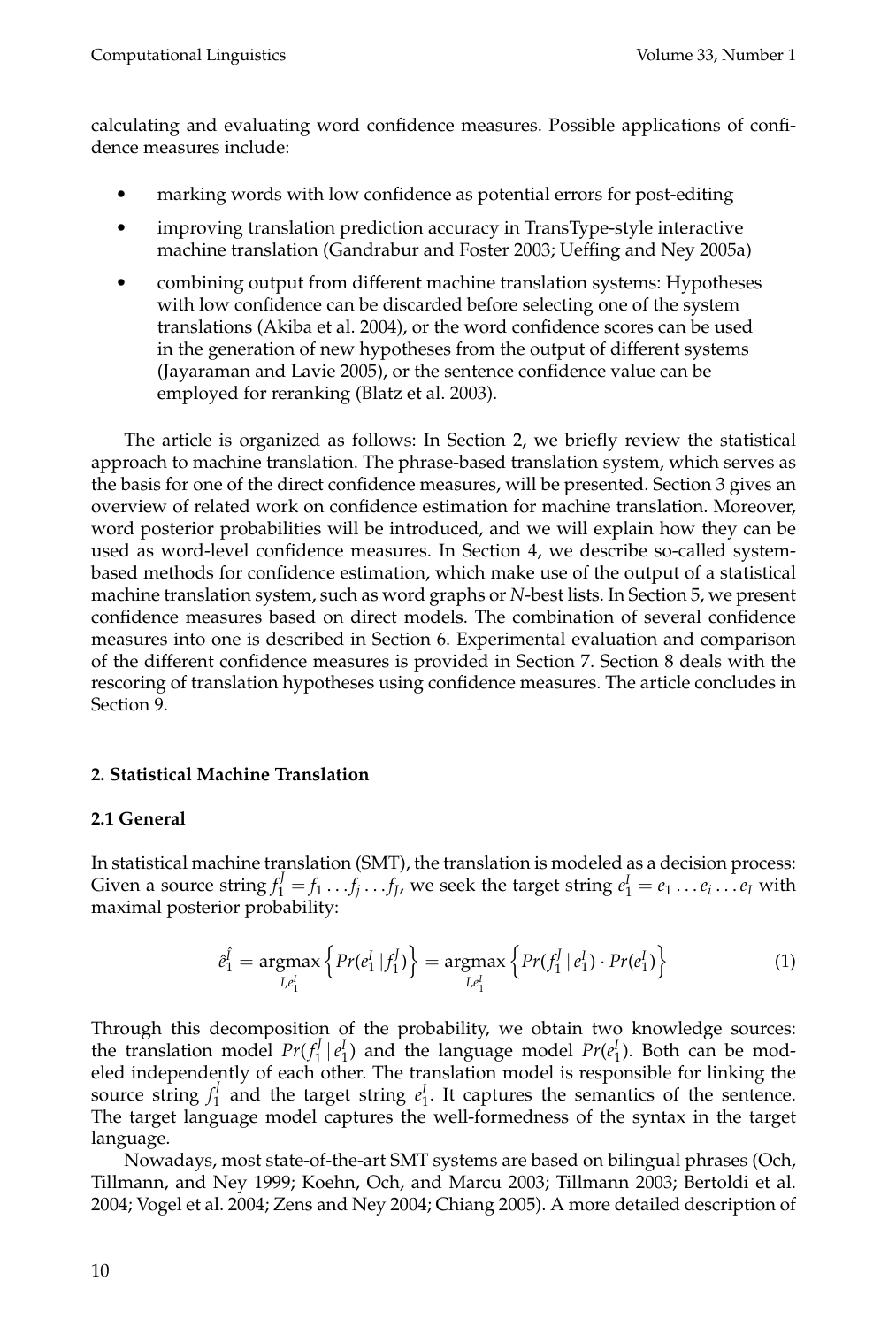a phrase-based approach to statistical machine translation will be given in the following section.

#### **2.2 Review of the Phrase-Based Translation System**

For the confidence measures which will be introduced in Section 5.1, we use a stateof-the-art phrase-based translation approach as described in Zens and Ney (2004). The key elements of this translation approach are bilingual phrases. Note that these phrases are sequences of words in the two languages and not necessarily phrases in the linguistic sense. The bilingual phrases are extracted from a word-aligned bilingual training corpus.

In this translation approach, the posterior probability  $Pr(e_1^I | f_1^J)$  is modeled directly using a weighted log-linear combination of a language model, a phrase translation model, and a word-based lexicon model. The translation models are used for both directions:  $p(f | e)$  and  $p(e | f)$ . Additionally, a word penalty and a phrase penalty are applied. With the exception of the language model, all models can be considered as within-phrase models as they depend only on a single phrase pair, but not on the context outside the phrase.

In the following, we will present the generation criterion for the phrase-based translation approach. This will be done for a monotone search in order to keep the equations simple. The extension to the non-monotone case is straightforward. Let  $(j_0^K, \bar{i}_0^K)$  be a segmentation of the source sentence into phrases, where  $j_{k-1} < j_k$  and  $i_{k-1} < i_k$  for  $k = 1, \ldots, K$ . The corresponding (bilingual) phrase pairs are denoted as

$$
(\tilde{f}_k, \tilde{e}_k) = (f_{j_{k-1}+1}^{j_k}, e_{i_{k-1}+1}^{i_k}), k = 1, ..., K
$$

Assume a trigram language model. The phrase-based approach to SMT is then expressed by the following equation:

$$
\hat{e}_{1}^{\hat{i}} = \underset{j_{0}^{K}, i_{0}^{K}, l, e_{1}^{I}}{\operatorname{argmax}} \left\{ \prod_{i=1}^{I} \left[ c_{1} \cdot p(e_{i} \mid e_{i-2}^{i-1})^{\lambda_{1}} \right] \cdot \prod_{k=1}^{K} \left[ c_{2} \cdot p(\tilde{f}_{k} \mid \tilde{e}_{k})^{\lambda_{2}} \cdot p(\tilde{e}_{k} \mid \tilde{f}_{k})^{\lambda_{3}} \cdot \right] \cdot \prod_{j=j_{k-1}+1}^{j_{k}} p(f_{j} \mid \tilde{e}_{k})^{\lambda_{4}} \cdot \prod_{i=i_{k-1}+1}^{i_{k}} p(e_{i} \mid \tilde{f}_{k})^{\lambda_{5}} \right] \right\}
$$
(2)

where  $p(\tilde{f}_k | \tilde{e}_k)$  and  $p(\tilde{e}_k | \tilde{f}_k)$  are the phrase lexicon models in both translation directions. The phrase translation probabilities are computed as a log-linear interpolation of the relative frequencies and the IBM model 1 probability. The single word–based lexicon models are denoted as  $p(f_j | \tilde{e}_k)$  and  $p(e_i | \tilde{f}_k)$ , respectively.  $p(f_j | \tilde{e}_k)$  is defined as the IBM model 1 probability of  $f_j$  over the whole phrase  $\tilde{e}_k$ , and  $p(e_i | \tilde{f}_k)$  is the inverse model, respectively.  $c_1$  is the so-called word penalty, and  $c_2$  is the phrase penalty, assigning constant costs to each target language word/phrase. The language model is a trigram model with modified Kneser–Ney discounting and interpolation (Stolcke 2002). The search determines the target sentence and segmentation that maximize the objective function.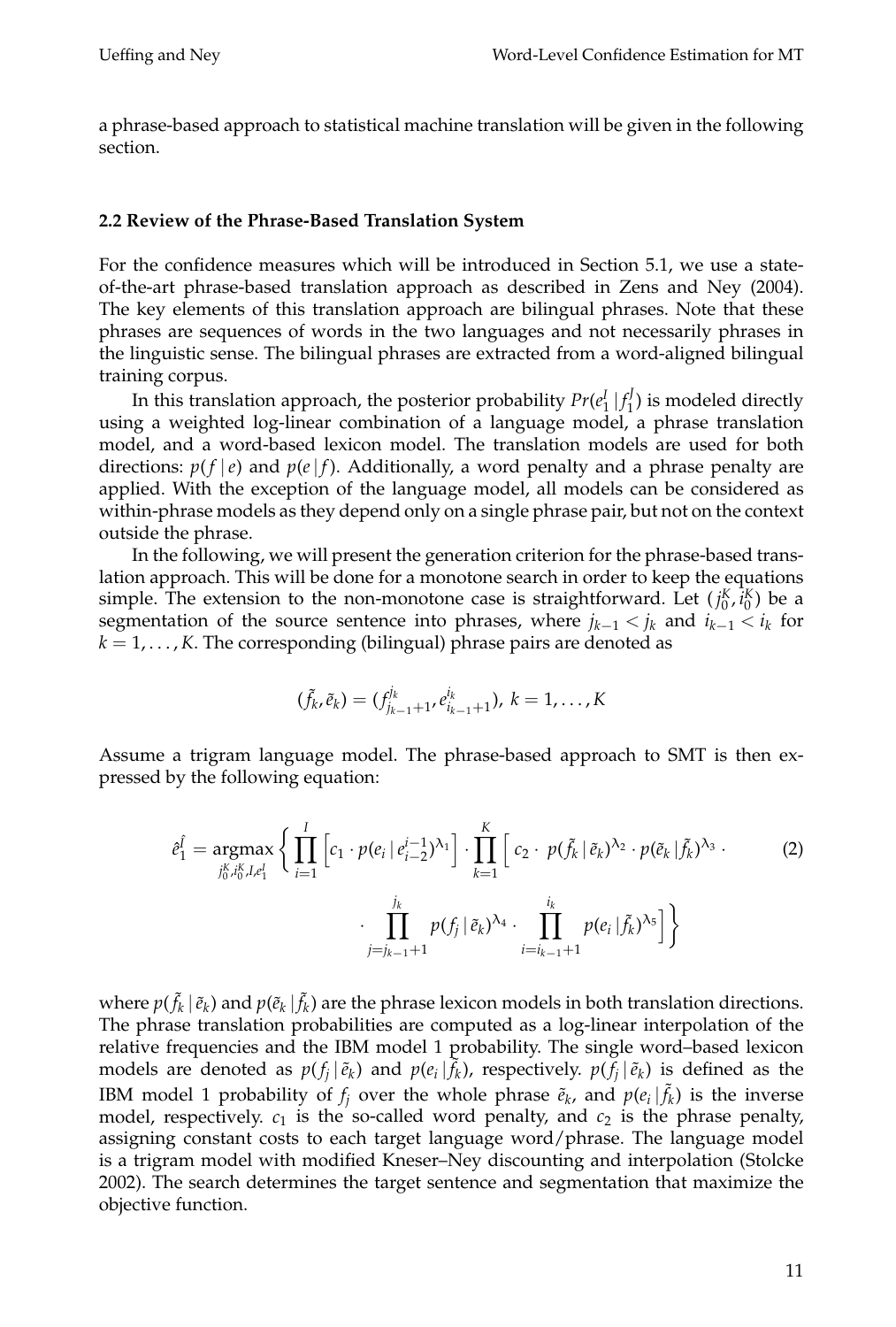As Equation (2) shows, the sub-models are combined via weighted log-linear interpolation. The model scaling factors  $\lambda_1, \ldots, \lambda_5$  and the word and phrase penalties are optimized with respect to some evaluation criterion (Och 2003) such as BLEU score.

The phrase-based translation model will be needed later to define the different confidence measures. We therefore introduce the following notation: Let  $Q_{PM}(\tilde{f}_k, \tilde{e}_k)$  be the score of the phrase pair, which consists of the phrase penalty  $c<sub>2</sub>$ , the phrase lexicon scores, and the two word lexicon model scores (see Equation (2)):

$$
Q_{PM}(\tilde{f}_k, \tilde{e}_k) := c_2 \cdot p(\tilde{f}_k \mid \tilde{e}_k)^{\lambda_2} \cdot p(\tilde{e}_k \mid \tilde{f}_k)^{\lambda_3} \cdot \prod_{j=j_{k-1}+1}^{j_k} p(f_j \mid \tilde{e}_k)^{\lambda_4} \cdot \prod_{i=i_{k-1}+1}^{i_k} p(e_i \mid \tilde{f}_k)^{\lambda_5}
$$
(3)

#### **3. Confidence Measures for MT**

#### **3.1 Related Work**

In many areas of natural language processing, confidence measures have scarcely been investigated. The exception is automatic speech recognition, where an extensive amount of research on the topic exists. Confidence measures are widely used in this area—for example, in dialogue systems and in unsupervised training. Recently, researchers have started to investigate confidence measures for machine translation (Blatz et al. 2003, 2004; Gandrabur and Foster 2003; Ueffing, Macherey, and Ney 2003; Quirk 2004; Sanchis 2004). This section gives an overview of confidence estimation for machine translation on the word level as well as the sentence level and discusses its applications.

The first work that studied confidence estimation for statistical machine translation was Gandrabur and Foster (2003). Their confidence measures consist of a combination of different features in a neural network. The confidence is estimated for a sequence of up to four words in an interactive machine translation environment. The probability of being a correct extension of a given sentence prefix is computed for this word sequence. The authors report significant improvement in quality of the predicted translations.

In 2003, a team at the yearly summer workshop at the Center for Language and Speech Processing (CLSP) at Johns Hopkins University, Baltimore, MD, developed confidence measures for machine translation. The combination of several confidence features using neural networks and a naive Bayes classifier was investigated. The workshop team studied confidence estimation on the word level as well as on the sentence level, though the focus was on the sentence level. The features applied included new features as well as those that had previously been developed by team members (Gandrabur and Foster 2003; Ueffing, Macherey, and Ney 2003). Among them were also some of the word posterior probabilities, which will be presented here. Additionally, heuristic and semantic features were studied. For a description of the features and results, see Blatz et al. (2003, 2004).

Following the work of the summer workshop team, Quirk (2004) presented an investigation of different approaches to sentence-level confidence estimation. A set of features is computed for each sentence generated by an MT system, and these features are combined using several different methods: modified linear regression, neural nets, support vector machines, and decision trees. Many of the sentence features are similar to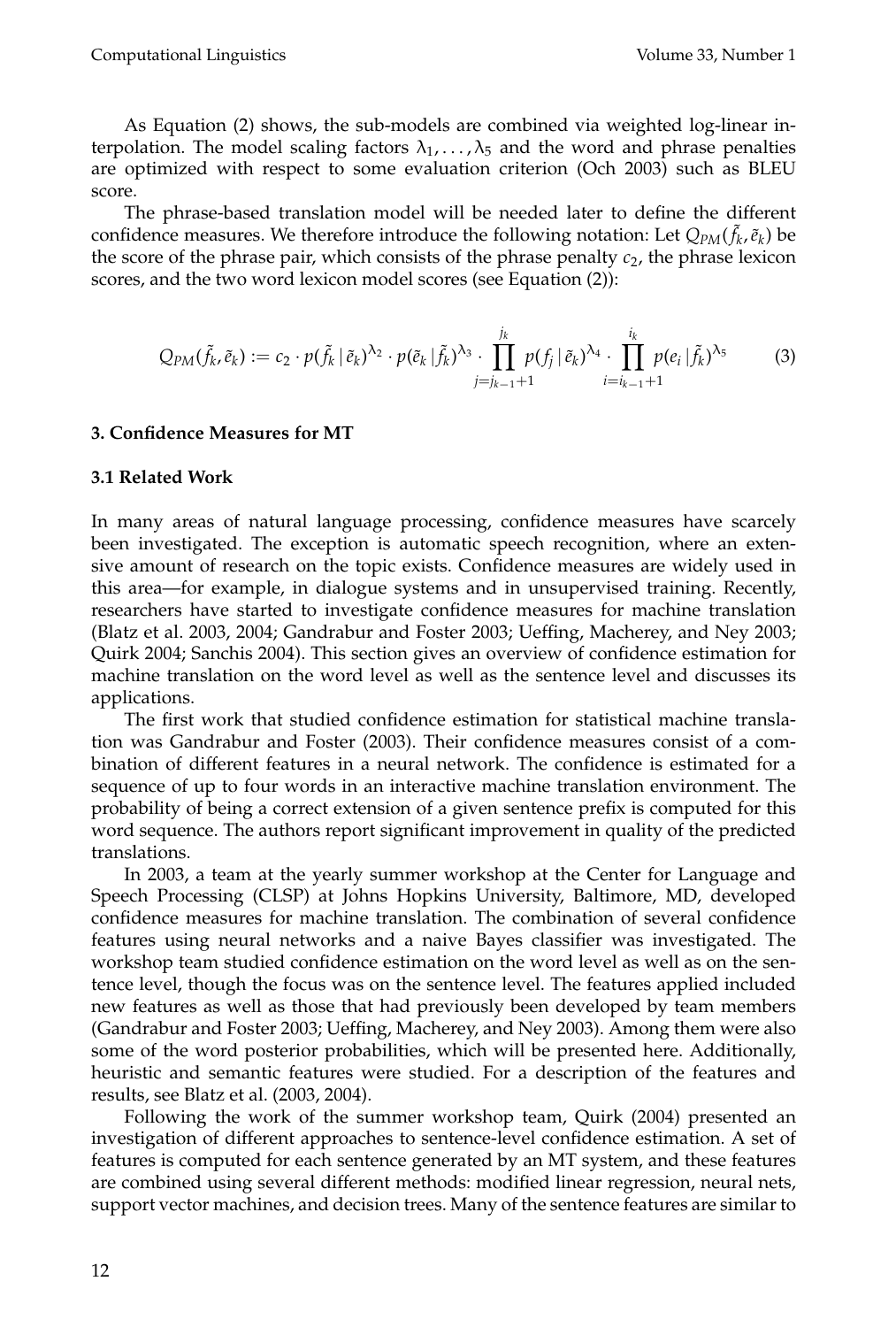those presented in Blatz et al. (2003); the others are specific to the underlying MT system that generated the translations. Quirk (2004) also investigated the use of manually tagged data for training the confidence measures. The author found that using a small amount of manually labeled training data yields better performance than using large quantities of automatically labeled data.

Akiba et al. (2004) reported the application of confidence measures to the selection of output on *N*-best lists produced by different MT systems. Word-level confidence measures, namely the rank-weighted sum as described in Section 4.1 (and first introduced in Ueffing, Macherey and Ney [2003]), are used to discard low-quality system output before selecting a translation from the various MT systems.

Zens and Ney (2006) presented an extension of the word posterior probabilities presented in this article: Posterior probabilities are calculated not only on the word level, but also for *n*-grams, and are successfully applied to the rescoring of MT hypotheses.

# **3.2 Word Posterior Probabilities**

The confidence of a target word can be expressed by its posterior probability, that is, the probability of the word occurring in the target sentence, given the source sentence. Word posterior probabilities are the basis of all approaches to confidence estimation presented here. The following explains how they can be determined. The different methods can be classified into two categories: **system-based** methods, which make use of system output such as word graphs or *N*-best lists; and **direct** methods, which use external knowledge sources such as statistical word or phrase lexica.

The system-based approaches derive the word posterior probability from the sentence posterior. The posterior probability of a sentence  $e_1^I$  can be approximated by the joint probability  $p(f_1^f, e_1^I)$ , which the statistical machine translation system assigns to a generated translation. The sentence probabilities employed in the search (see Equation (1)) are not normalized, which does not affect the result of the search. But for use in confidence estimation, they need to be normalized in order to obtain a probability distribution over all target sentences (see Equation (6)). From the sentence posterior probabilities, the word posterior probabilities can be calculated by summing up the probabilities of all sentences containing the target word. For an exact quantification of word posterior probabilities, we need to consider the following problem: How can we define a criterion for the occurrence of a word in a sentence? The answer to this question is not at all trivial. Due to ambiguities, the word position in the sentence is not fixed. Sentences can have different numbers of words because of deletions and insertions. Additionally, the words can be reordered in different ways during the translation process. The posterior probability of a target word *e* can depend on its occurrence in position *i* of the target sentence, for example, or on the number of times the word is contained in the sentence. Thus, several different definitions of posterior probabilities will be introduced and investigated in the following discussion. The basic concept of calculating the posterior probability will be explained for the target word *e* occurring in a fixed position *i* of the sentence. This is a rather strict and simple criterion; it will be used here mainly to illustrate the idea. Section 4 will describe several different concepts of word posterior probabilities that relax this condition.

Let  $p(f_1^f, e_1^I)$  be the joint probability of source sentence  $f_1^J$  and target sentence  $e_1^I$ . Here, this is approximated by the probability that an SMT system assigns to the sentence pair (see Section 2). The word posterior probability of *e* occurring in position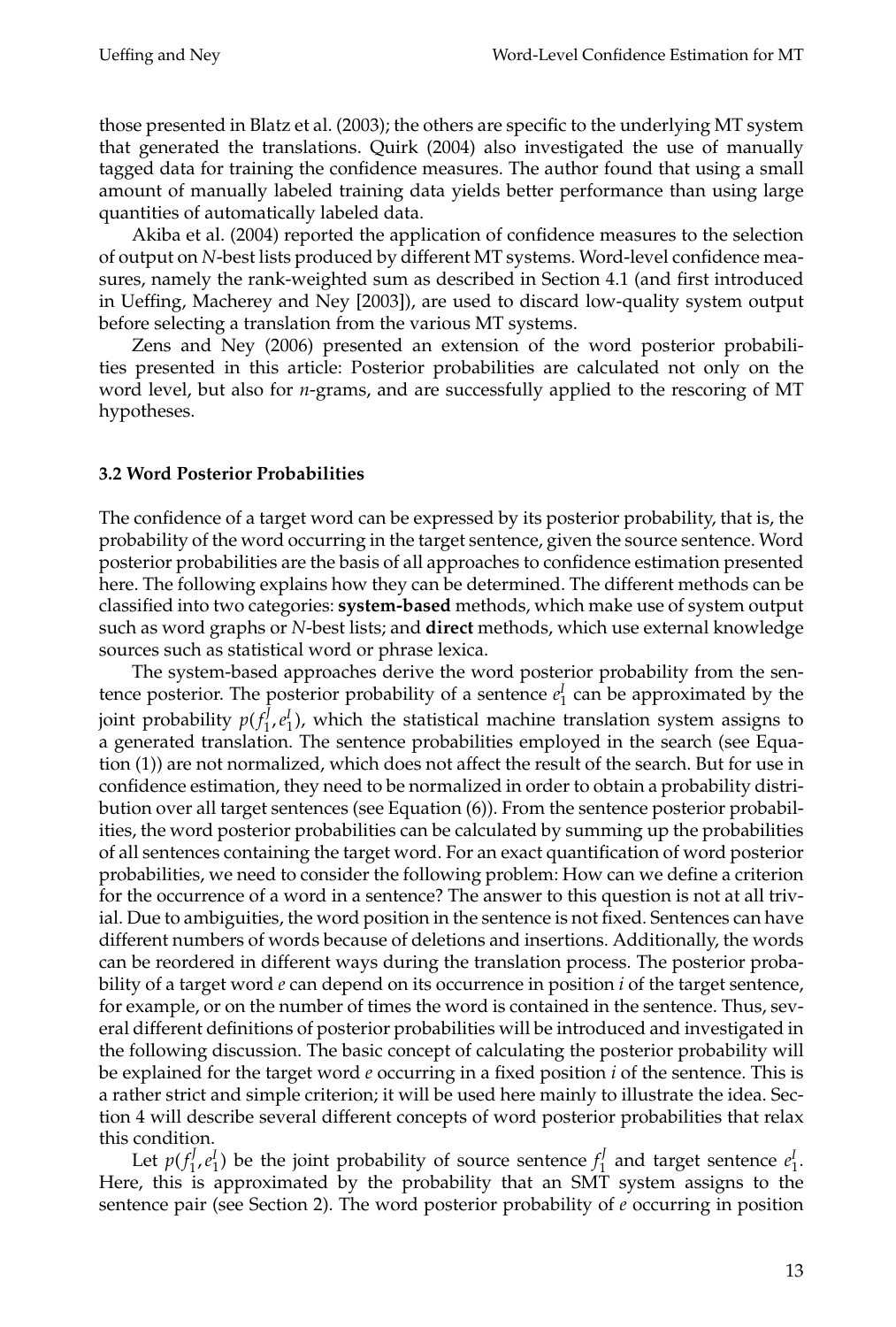*i* is calculated as the normalized sum of probabilities of all sentences containing *e* in exactly this position:

$$
p_i(e \mid f_1^J) = \frac{p_i(e, f_1^J)}{\sum_{e'} p_i(e', f_1^J)}
$$
(4)

where 
$$
p_i(e, f_1^f) = \sum_{I, e_1^f} \delta(e_i, e) \cdot p(f_1^f, e_1^I)
$$
 (5)

Here  $\delta(\cdot, \cdot)$  is the Kronecker function. The normalization term in Equation (4) is

$$
\sum_{e'} p_i(e', f_1^f) = \sum_{I, e_1^f} p(f_1^f, e_1^f) = p(f_1^f)
$$
\n(6)

This definition of word posterior probabilities raises the question of how to calculate the sums over the target sentences in Equations (5) and (6). This problem can be solved by approximating the summation space via a word graph or an *N*-best list. The summation is then performed explicitly over all sentences given in this restricted space. In the case of an *N*-best list, this is straightforward because the sentences are already listed. On a word graph, the forward–backward algorithm can be applied to carry out the summation efficiently. In these system-based approaches, the calculation depends on the output of the SMT system that generated the translations. The sentence probabilities summed in Equations (5) and (6) are the scores assigned by the underlying SMT system. The summation space is restricted to those hypotheses that are assigned a high probability by the SMT system, and the others are not considered.

The second approach to the calculation of word posterior probabilities is summation using direct models such as IBM model 1 or a phrase-based translation model. These methods do not consider the whole target sentence. The summation of probabilities is carried out over single words or phrases without context. These modelbased word posterior probabilities are independent of the system generating the translations. They do not require the MT system to assign a probability to the translation hypothesis. Thus, they can also be used for confidence estimation on hypotheses from a non-statistical MT system or if only the single best translations without any scores are given.

#### **3.3 Word Confidence Measures**

The idea behind word-level confidence estimation is to be able to detect possible errors in the output of a machine translation system. Using confidence measures, individual words can be labeled as either correct or incorrect. This additional information can be used in, for example, interactive TransType-style machine translation systems (Gandrabur and Foster 2003; Ueffing and Ney 2005a).

Two problems have to be solved in order to compute confidence measures. First, suitable confidence features have to be computed. Second, a binary classifier has to be defined, which decides whether a word is correct or not. The word posterior probabilities introduced in Section 3.2 can be interpreted as the probability of a word being correct. That is, the probability can directly be used as a confidence measure. For this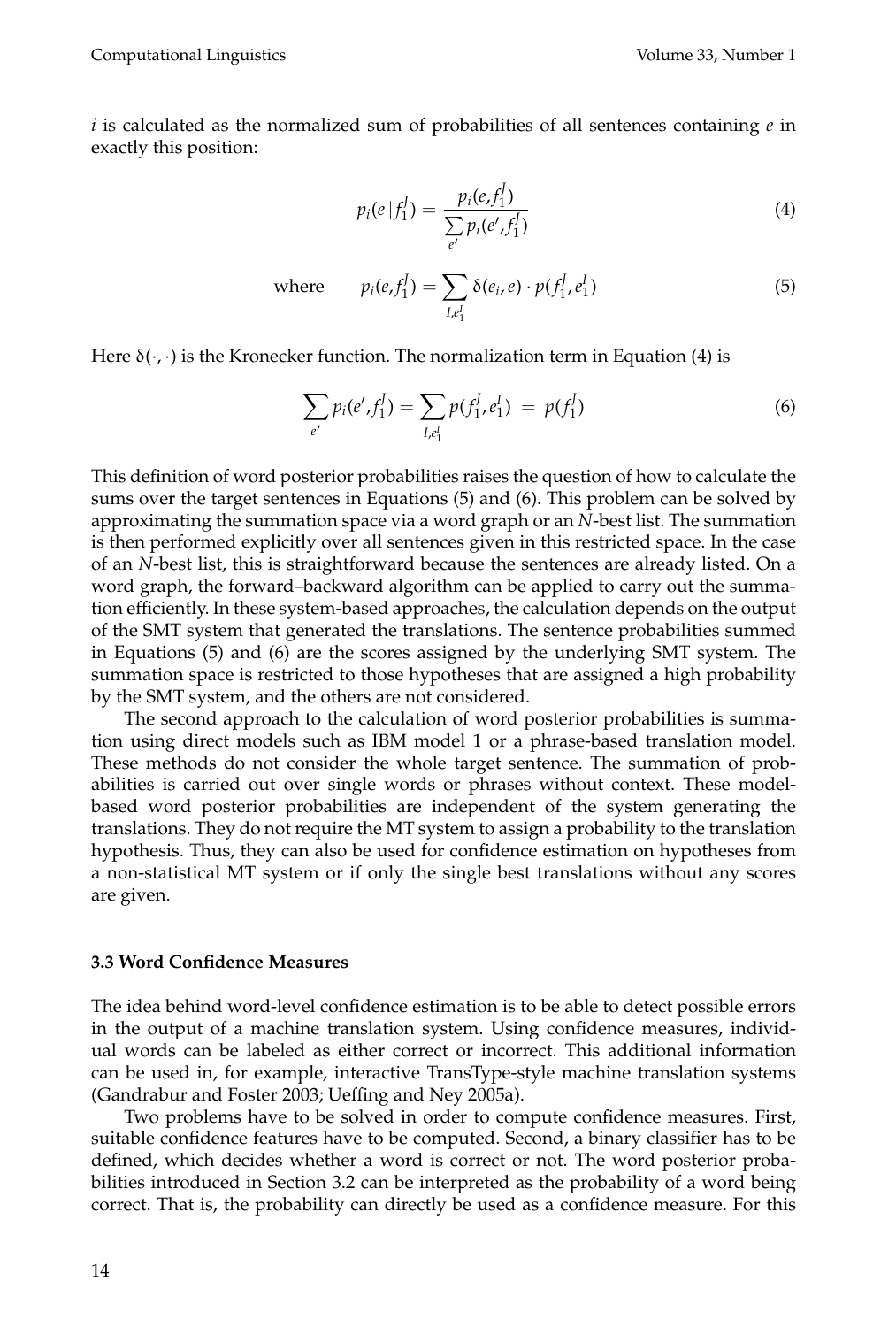purpose, it is compared to a threshold *t*. All words that have confidence above this threshold are tagged as correct, and all others are tagged as incorrect, translations. Thus, the binary classifier is defined as

$$
class(e) = \begin{cases} \text{correct} & \text{if } p(e \mid f_1^I) \ge t \\ \text{incorrect otherwise} \end{cases} \tag{7}
$$

The threshold *t* is optimized on a distinct development set beforehand.

The question of how the correctness of a word in MT output is determined is not at all an easy one. We will address this issue in Section 7.2.

# **4. System-Based Confidence Measures**

In this section, we will present confidence measures that are calculated over *N*-best lists or word graphs generated by an SMT system. Several different models for the occurrence of a target word in a sentence will be defined and experimentally evaluated. These are the models that proved most promising from a theoretical viewpoint and in the experimental evaluation:

- Target word *e* occurs in position *i* of the target sentence (see Section 4.1). The calculation of word posterior probabilities over word graphs and *N*-best lists is explained in detail for this concept.
- The word is considered if it occurs in a window around the position:  $i \pm t$ ,  $t \in \mathbb{N}$ , for some position *i* (see Section 4.2).
- The Levenshtein alignments between the hypothesis under consideration and all other possible translations are determined. The target word *e* (in some position *i*) is taken into account if it is Levenshtein-aligned to itself (see Section 4.3).
- *e* is contained in the sentence at least *n* times,  $n \in \mathbb{N}$  (see Section 4.4).

Section 4.5 will treat the issue of scaling the probabilities that the SMT system assigns to the translation hypothesis.

# **4.1 Approach Based on the Fixed Target Position**

In this approach, the word posterior probability is determined for word *e* occurring in target position *i* as shown in Equation (4). This variant requires the word to occur exactly in the given position *i*. Hence, a probability distribution over the pairs (*e*, *i*) of target words *e* and positions *i* in the target sentence is obtained. This type of word posterior probability was first introduced in Ueffing, Macherey, and Ney (2003).

The concept of word posterior probabilities based on the fixed target position allows for easy calculation over word graphs and *N*-best lists. However, this concept is rather restrictive. In practice, the target position of a word varies between different translation alternatives. The method presented here is a starting point for more flexible approaches that perform summation over a window of target positions.

In the following, we will show how the word posterior probabilities based on fixed target positions are calculated over word graphs and over *N*-best lists.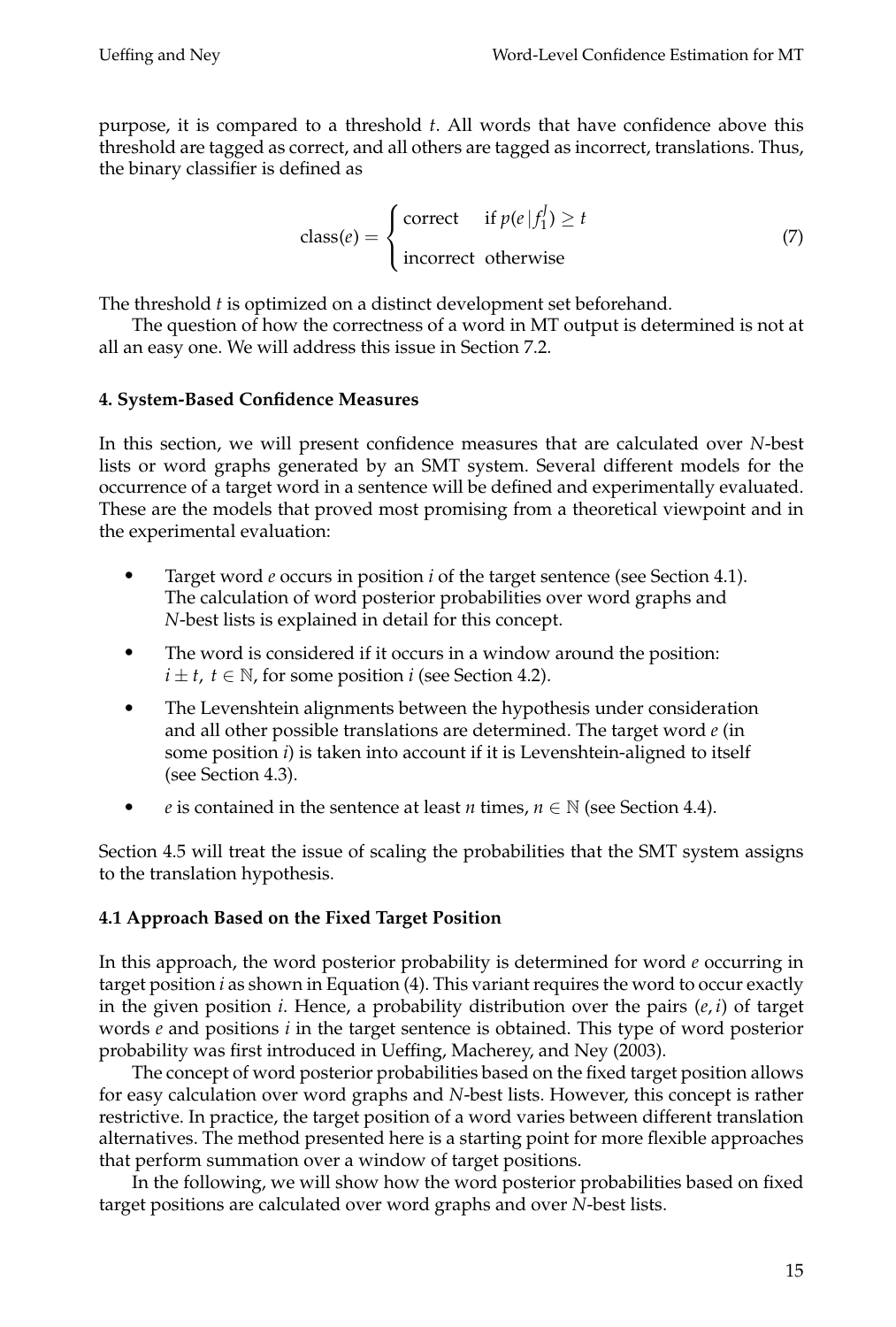*Calculation using word graphs.* A word graph represents the most promising hypotheses generated by the translation system (Ueffing, Och, and Ney 2002; Zens and Ney 2005). It has the advantage of being a compact representation of the translation hypothesis space, which allows for efficient calculation of word posterior probabilities. A word graph is a directed acyclic graph  $G = (V, E)$  with vertex set *V* and edge set *E*. It has one designated root node  $n_0 \in V$ , representing the beginning of the sentence. Each path through the word graph represents a translation candidate. The nodes of the graph contain information such as the set of covered source positions and the language model history. Two hypotheses can be recombined if their information is identical. Recombination is carried out during decoding to accelerate the search process. If two hypotheses represent the same information with respect to translation and language models, they will be assigned the same probabilities by these models in the future. Therefore, the outcome of the search is not altered, but the processing time can be significantly decreased if only the more promising of the two hypotheses is considered for further expansion. If no recombination were carried out, the word graph would have the structure of a tree.

The edges in the word graph are annotated with target words. Additionally, they contain weights representing the part of the probability that is assigned to each particular word as part of the target hypothesis. When multiplying the scores along a path, the probability of the corresponding hypothesis is obtained. The sentence position of a word refers to the path length in the word graph: Consider an edge  $(n, n')$  that is annotated with word  $e$ . If a path leading from source node  $n_0$  into  $n$  has  $i$  edges, then  $e$  will be the  $(i + 1)$ -th word in the corresponding sentence. Note that due to recombination this position is not unambiguous. If two hypotheses of different lengths *i* and *i'* are recombined in node  $n$ , then  $e$  will be in position  $i + 1$  in the one resulting sentence, and in  $i' + 1$  in the other sentence.

For an example of a word graph, see Figure 1. The source sentence is *Wir können das machen!*, and the reference translation is *We can do that!*. The leftmost node is the root node  $n_0$ . The other nodes represent different states with respect to the set of covered source positions and language model history. In this example, a trigram



#### **Figure 1**

Example of forward–backward calculation on a word graph. The posterior probability of *can* in the second position is obtained by multiplying the total probability of all incoming paths (dashed lines) and outgoing paths (dotted), separately for the two edges, and summing the products.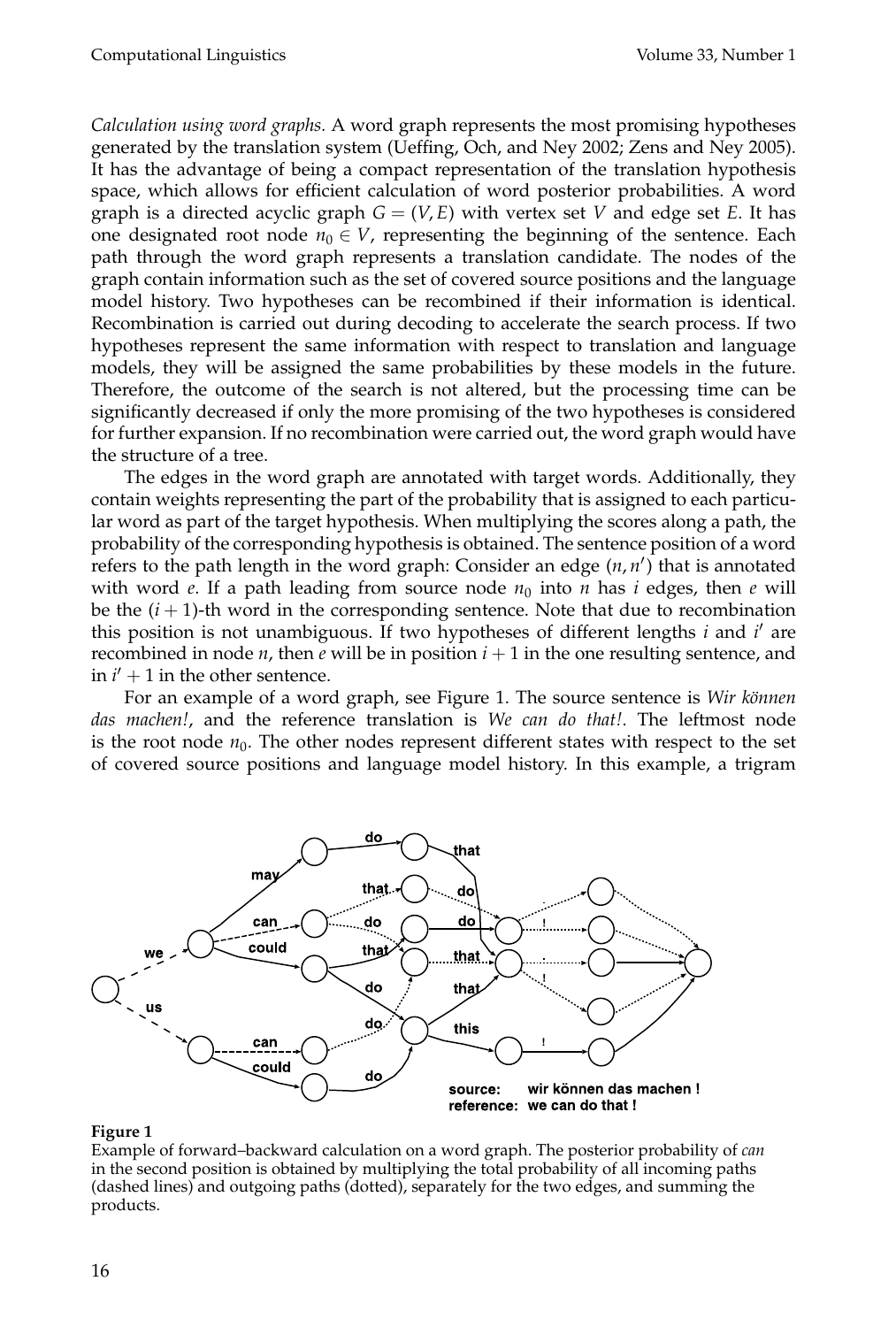language model is applied, that is, all paths leading into a node share the last two words. The translation alternatives contained in this word graph represent different reorderings of the words in the sentence: The monotone translation *that do* as well as the correctly reordered sequence *do that* occur. Note that in order to limit the size of the graph and keep the presentation simple, an example was chosen where all target sentences have the same length.

The posterior probabilities of word *e* in position *i* can be computed by summing up the probabilities of all paths in the graph that contain an edge annotated with *e* in position *i* of the target sentence. This summation is performed efficiently using the forward– backward algorithm (Jurafsky and Martin 2000). This algorithm also determines the total probability mass that is needed for normalization, as shown in Equation (6). In the following, we will present the exact equations for a word graph generated by the phrase-based translation system described in Section 2.2. In such a word graph, the first word of a target phrase is assigned the score for the whole phrase. That is, when translating a source phrase  $\tilde{f}_k$  by a target phrase  $\tilde{e}_k = e_{i_{k-1}+1} \dots e_{i_k}$ , the full contribution of all sub-models for this phrase is included for the first word *eik*−1<sup>+</sup>1. All following words  $e_{i_{k-1}+2} \ldots e_{i_k}$  are assigned probability 1.

The forward–backward algorithm works as follows: Let  $Q_{PM}(\tilde{f}_k, \tilde{e}_k)$  be the phrase model score of a phrase pair as defined in Equation (3) in Section 2.2. In order to keep the notation simple, we assume a bigram language model. The extension to higher-order language models is straightforward. The **forward probability**  $\Phi_i(e_i\,;\, \tilde{e}_k, \tilde{f}_k)$  of word  $e_i$  is the probability of reaching word  $e_i$  from the sentence start, where  $e_i$  occurs in position *i* of the sentence. It depends on the phrase pair  $(\tilde{f}_k, \tilde{e}_k)$  for which  $e_i \in \tilde{e}_k$ . Because the full score of this phrase pair is included at the first word  $e_{i_{k-1}+1}$ , two cases have to be distinguished in the calculation: Either  $e_i$  is the first word in the phrase, that is, *i* =  $i_{k-1}$  + 1, or  $i_{k-1}$  + 1 < *i* ≤  $i_k$ . The forward probability can be determined by summing the probabilities of all partial hypotheses of length *i* − 1. This allows for recursive calculation in ascending order of *i*. We obtain the following formula:

$$
\Phi_{i}(e_{i}; \tilde{e}_{k}, \tilde{f}_{k}) = \n\begin{cases}\nQ_{PM}(\tilde{f}_{k}, \tilde{e}_{k}) \cdot \prod_{i'=i+1}^{i_{k}} c_{1} \cdot p(e_{i'} | e_{i'-1})^{\lambda_{1}} \cdot \sum_{\tilde{e}_{k-1}} p(e_{i} | e_{i_{k-1}})^{\lambda_{1}} \\
\cdot \sum_{\tilde{f}_{k-1}} \Phi_{i-1}(e_{i_{k-1}}; \tilde{e}_{k-1}, \tilde{f}_{k-1}) \quad \text{if } i = i_{k-1} + 1 \\
\Phi_{i-1}(e_{i-1}; \tilde{e}_{k}, \tilde{f}_{k}) \quad \text{if } i_{k-1} + 1 < i \leq i_{k}\n\end{cases}
$$

The **backward probability**  $\Psi_i(e_i; \tilde{e}_k, \tilde{f}_k)$  expresses the probability of completing a sentence from the current word on. It can be determined recursively in descending order of *i*. Again, we distinguish two cases:

$$
\Psi_{i}(e_{i}; \tilde{e}_{k}, \tilde{f}_{k}) =
$$
\n
$$
= \begin{cases}\n\sum_{\tilde{e}_{k+1}} \prod_{i'=i}^{i_{k+1}} c_{1} \cdot p(e_{i'} | e_{i'-1})^{\lambda_{1}} \cdot \sum_{\tilde{f}_{k+1}} Q_{PM}(\tilde{f}_{k+1}, \tilde{e}_{k+1}) \cdot \Psi_{i+1}(e_{i+1}; \tilde{e}_{k+1}, \tilde{f}_{k+1}) \\
\vdots \\
\Psi_{i+1}(e_{i+1}; \tilde{e}_{k}, \tilde{f}_{k})\n\end{cases}
$$
if  $i = i_{k}$   
if  $i_{k-1} < i < i_{k}$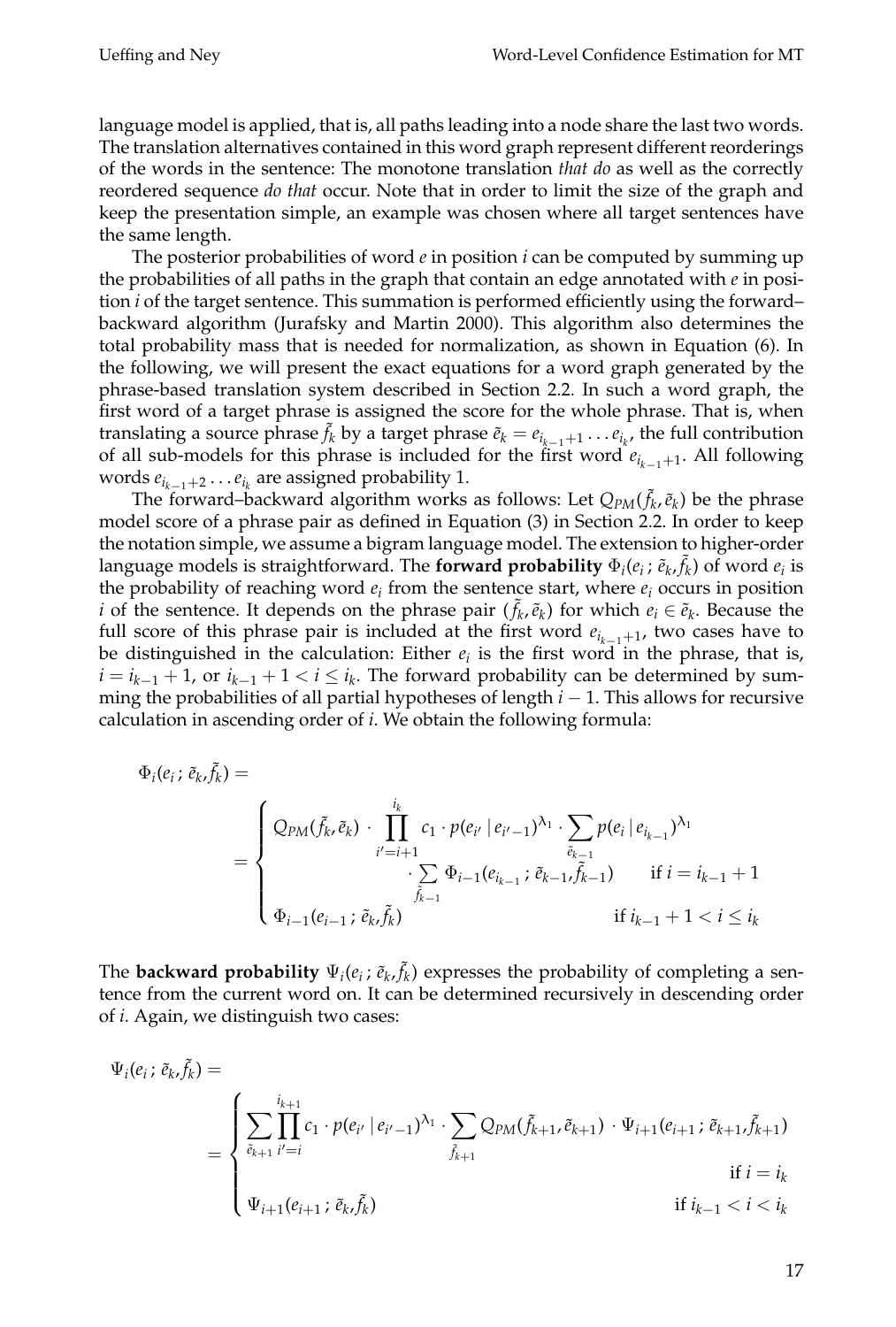Using the forward–backward algorithm, the word posterior probability of word *e* in position *i* is determined by combining the forward and backward probabilities of all hypotheses containing *e* in this position. We carry out a summation over all corresponding phrase pairs  $(\tilde{f}_k, \tilde{e}_k)$ . This yields

$$
p_i(e, f_1^J) = \sum_{\tilde{e}_k} \sum_{\tilde{f}_k} \Phi_i(e; \tilde{e}_k, \tilde{f}_k) \cdot \Psi_i(e; \tilde{e}_k, \tilde{f}_k)
$$
(8)

To obtain a posterior probability, a normalization (as shown in Equation (4)) has to be performed. The normalization term  $p(f_1^I) := \sum_{e'} p_i(e', f_1^I)$  corresponds to the probability mass contained in the word graph and can be calculated by summing the backward probabilities of all words that occur in the first sentence position:

$$
p(f_1^J) = \sum_{\tilde{e}_1 = e_1 \dots e_{i_1}} \sum_{\tilde{f}_1} \Psi_1(e_1; \tilde{e}_1, \tilde{f}_1)
$$

Figure 1 illustrates the forward–backward algorithm. Assume the word posterior probability of the word *can* appearing in the second position of the target sentence is to be calculated. There are two edges in the graph that contain this word in the desired target position. Thus, the probabilities of the paths leading through these edges have to be summed. The forward probabilities are the probabilities of the incoming edges, shown by dashed lines. The backward probabilities are those of the paths marked by dotted lines. They are combined (separately for each edge) and then summed to obtain the word posterior probability of *can* in position 2.

*Calculation using* N*-best lists.* An *N*-best list contains the *n* most promising translation hypotheses generated by the statistical machine translation system. The *N*-best list is extracted from a word graph. The hypotheses are sorted by their probability in descending order. This representation allows for easy computation of the sum given in Equation (5). Furthermore, the calculation of more complex variants of word posterior probabilities, such as the approach based on Levenshtein alignment (see Section 4.3), is feasible.

Let  $e_{n,1}^{n,I_n}$ ,  $n = 1, \ldots, N$ , be the target hypotheses in the *N*-best list. The word posterior probabilities presented in Equation (4) are calculated by summing the sentence probabilities of all sentences containing target word *e* in target position *i*. The sentence probability  $p(f_1^f, e_{n,1}^{n,I_n})$  is given in the *N*-best list. The word posterior probability is then determined as

$$
p_i(e|f_1^J) = \frac{\sum_{n=1}^N \delta(e_{n,i}, e) \cdot p(f_1^J, e_{n,1}^{n, I_n})}{\sum_{e'} \sum_{n=1}^N \delta(e_{n,i}, e') \cdot p(f_1^J, e_{n,1}^{n, I_n})}
$$

The normalization term in the denominator equals the probability mass contained in the *N*-best list.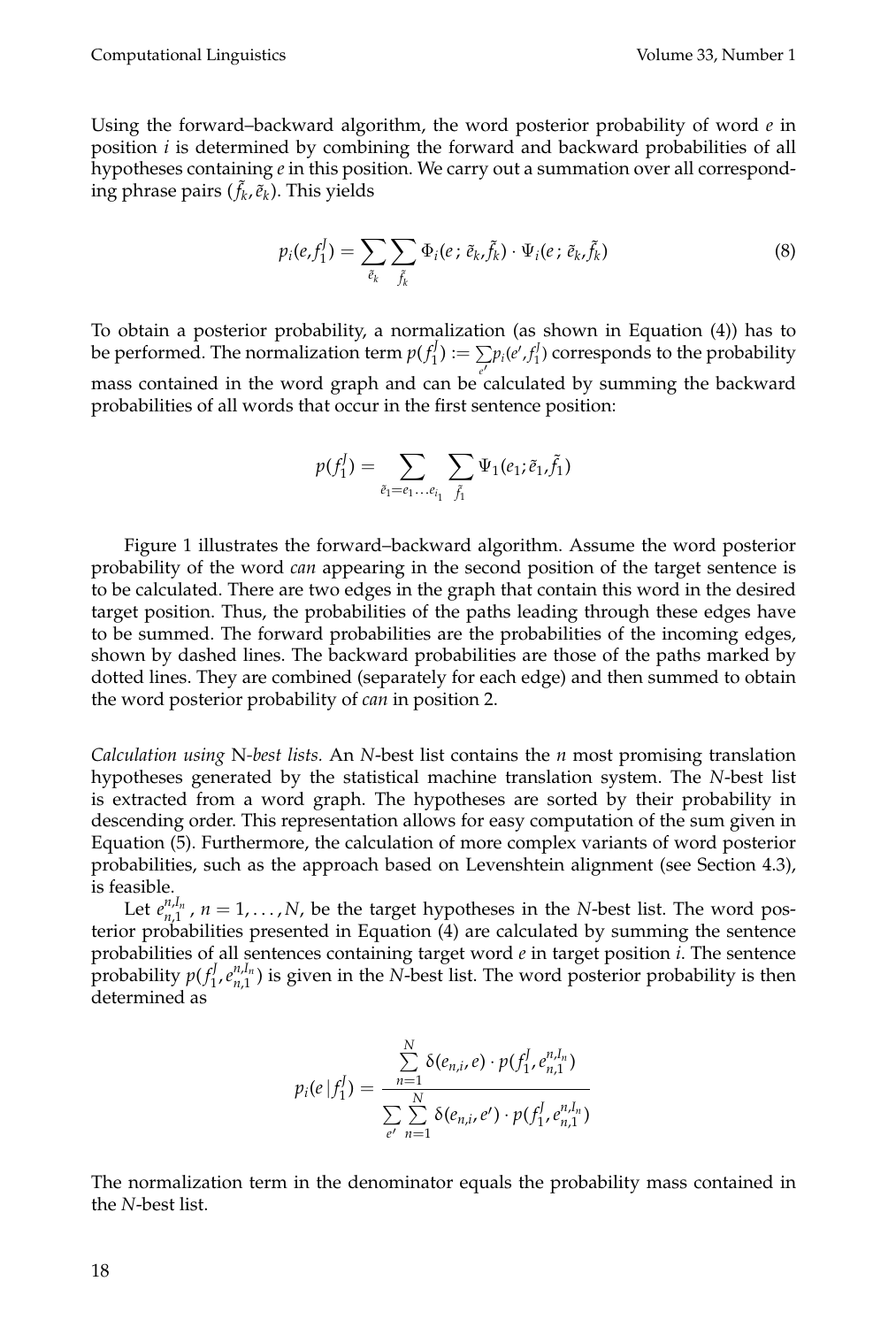Instead of the sum of probabilities, one can also determine the relative frequency or the rank-weighted frequency of a word as follows: The relative frequency of *e* occurring in target position *i* in the *N*-best list is computed as

$$
h_i(e|f_1^j) := \frac{1}{N} \sum_{n=1}^N \delta(e_{n,i}, e)
$$
\n(9)

The rank-weighted frequency is determined as

$$
r_i(e|f_1^I) := \frac{2}{N(N+1)} \sum_{n=1}^N \delta(e_{n,i}, e) \cdot (N+1-n)
$$
 (10)

Here, the inverted ranks  $N + 1 - n$  are summed up because an occurrence of the word in a hypothesis near the top of the list will score better than one in the lower ranks. This value is normalized by the sum of all ranks in the list. Note that the values in Equations (9) and (10) could also be calculated over *N*-best lists that do not contain the sentence probability.

# **4.2 Approach Based on a Window over Target Positions**

One way of accounting for slight variations in the target position *i* of word *e* is the introduction of a window  $i \pm t$ ,  $t \in \mathbb{N}$ , around position *i*. The word confidence is determined as the sum of the word posterior probabilities calculated for the positions within this window. This leads to

$$
p_{i,t}(e|f_1^J) = \sum_{k=i-t}^{i+t} p_k(e|f_1^J)
$$
\n(11)

The window can easily be integrated both into the *N*-best list and the word graph–based implementation: The target position-dependent word posterior probabilities are calculated as stated in Equation (4), and the summation over the positions in the window is performed in an additional step.

# **4.3 Approach Based on the Levenshtein Alignment**

Another way of accounting for variations in the target position of a word is to perform the Levenshtein alignment (Levenshtein 1966) between sentence *eI* <sup>1</sup> under consideration and the other possible target sentences. The summation in Equation (5) is then performed over all sentences containing *e* in a position Levenshtein-aligned to *i* (Ueffing, Macherey, and Ney 2003).

The implementation of this summation over *N*-best lists is straightforward: The Levenshtein alignment is performed between the hypothesis  $e_1^I$  and every sentence  $e_{n,1}^{n,I_n}$  contained in the *N*-best list individually, and then the summation is carried out. For word graphs, no efficient way of determining the Levenshtein alignments and the resulting word posterior probabilities is known.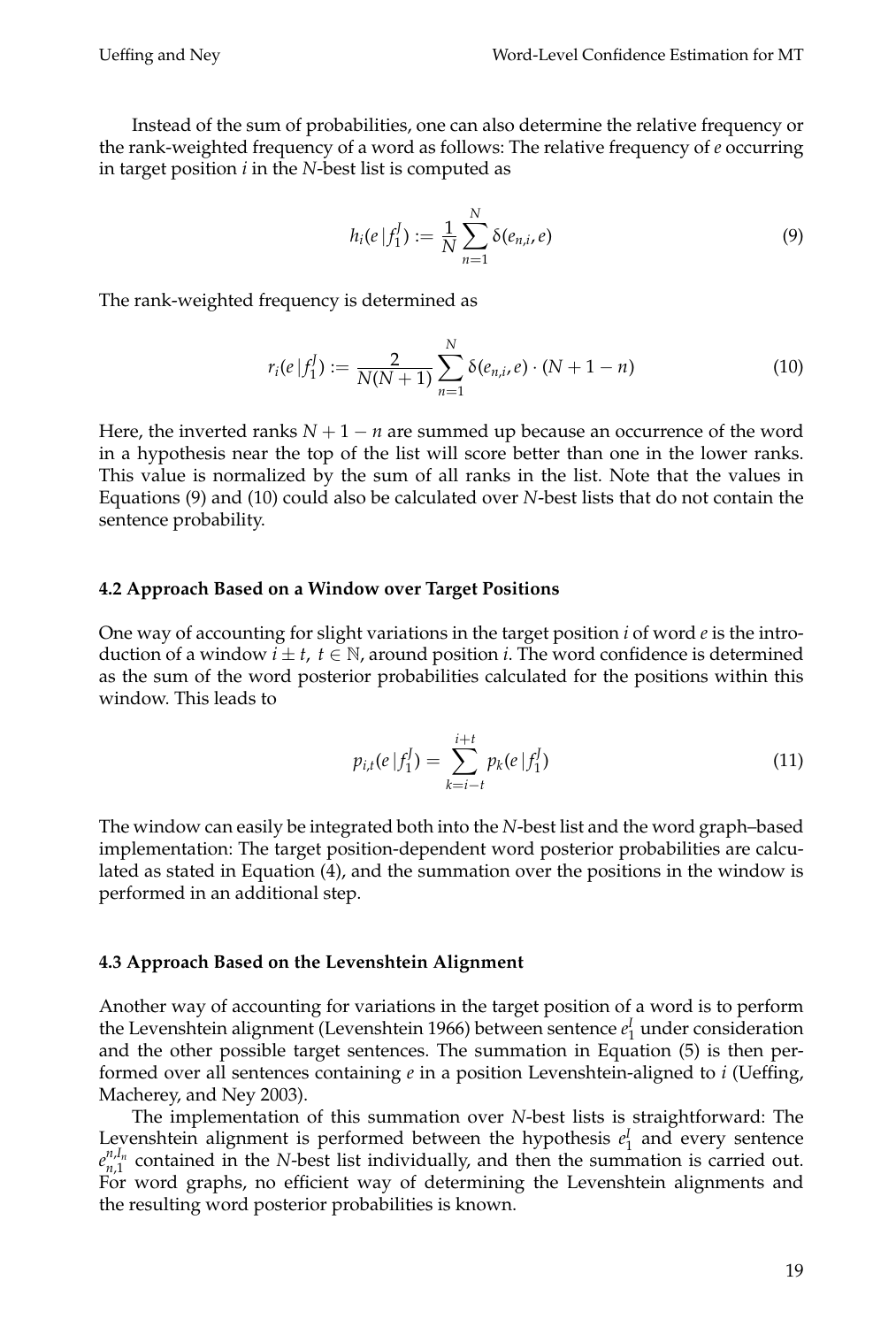Let  $\mathcal{L}(e_1^I, e_{n,1}^{n,I_n})$  be the Levenshtein alignment between sentences  $e_1^I$  and  $e_{n,1}^{n,I_n}$ , and  $\mathcal{L}_i(e_1^I, e_{n,1}^{n,I_n})$  that of word *e* in position *i* in  $e_1^I$ . Consider the following example: Calculating the Levenshtein alignment between the sentences  $e_1^I = A B C D E''$  and  $e_{n,1}^{n,I_n}$  = "B C G E F" yields

$$
\mathcal{L}(e_1^I, e_{n,1}^{n,I_n}) = \text{``}-\text{B} \text{C} \text{G} \text{E''}
$$

Using this representation, the word posterior probability of word *e* occurring in a position Levenshtein-aligned to *i* is given by

$$
p_{\text{lev}}(e \mid f_1^J, e_1^I, \mathcal{L}) = \frac{p_{\text{lev}}(e, f_1^J, e_1^I, \mathcal{L})}{\sum_{e'} p_{\text{lev}}(e', f_1^J, e_1^I, \mathcal{L})}
$$
(12)  
\ne 
$$
p_{\text{lev}}(e, f_1^J, e_1^I, \mathcal{L}) = \sum_{n=1}^N \delta(e, \mathcal{L}_i(e_1^I, e_{n,1}^{n, I_n})) \cdot p(f_1^J, e_{n,1}^{n, I_n})
$$

 $w$ here

The probability depends on all target words in the hypothesis  $e_1^I$  under consideration, because the Levenshtein alignment of the whole sentence,  $\mathcal{L}(e_1^I, e_{n,1}^{n,I_n})$ , is determined. This concept of word posterior probabilities is inspired by the error measure Word Error Rate (WER). It can be shown that the word posterior probabilities form a part of the Bayes risk for WER: Formulating the loss function and deriving the risk yields a minimization criterion consisting of the word posterior probabilities defined previously, one term representing the sentence length, and one for the deletion operations in the Levenshtein alignment. For more details, see Ueffing and Ney (2004) and Ueffing (2006).

#### **4.4 Count-Based Approach**

Inspired by Bayes risk for Position-independent Word Error Rate (PER), the word posterior probability can be defined by taking the counts of the words in the generated sentence into account (Ueffing and Ney 2004). The probability of target word *e* occurring in the sentence *n* times is determined as

$$
p_e(n|f_1^J) = \frac{p_e(n, f_1^J)}{\sum_{n'=0}^{n_{\text{max}}} p_e(n', f_1^J)}
$$
(13)  
where 
$$
p_e(n, f_1^J) = \sum_{I, e_1^I} \delta(n_e, n) \cdot p(f_1^J, e_1^I)
$$

Here,  $n_e$  is the count of word  $e$  in sentence  $e_1^I$ , and  $n_{\text{max}}$  is the maximal count that is observed. This term does not depend on the actual word sequence, but only on the counts of the target words. Let  $n_1^E$  be the counts of all target words  $1, \ldots, E$  in sentence  $e_1^I$ . Analogously,  $\tilde{n}_1^E$  denotes the count sequence for sentence  $\tilde{e}_1^{\tilde{I}}$ . In practice, many of these counts will be zero, of course. The posterior probabilities can then be expressed by the distribution over the count sequences:

$$
p_e(n, f_1^J) = \sum_{n_1^E} \delta(n_e, n) \cdot p(n_1^E, f_1^J)
$$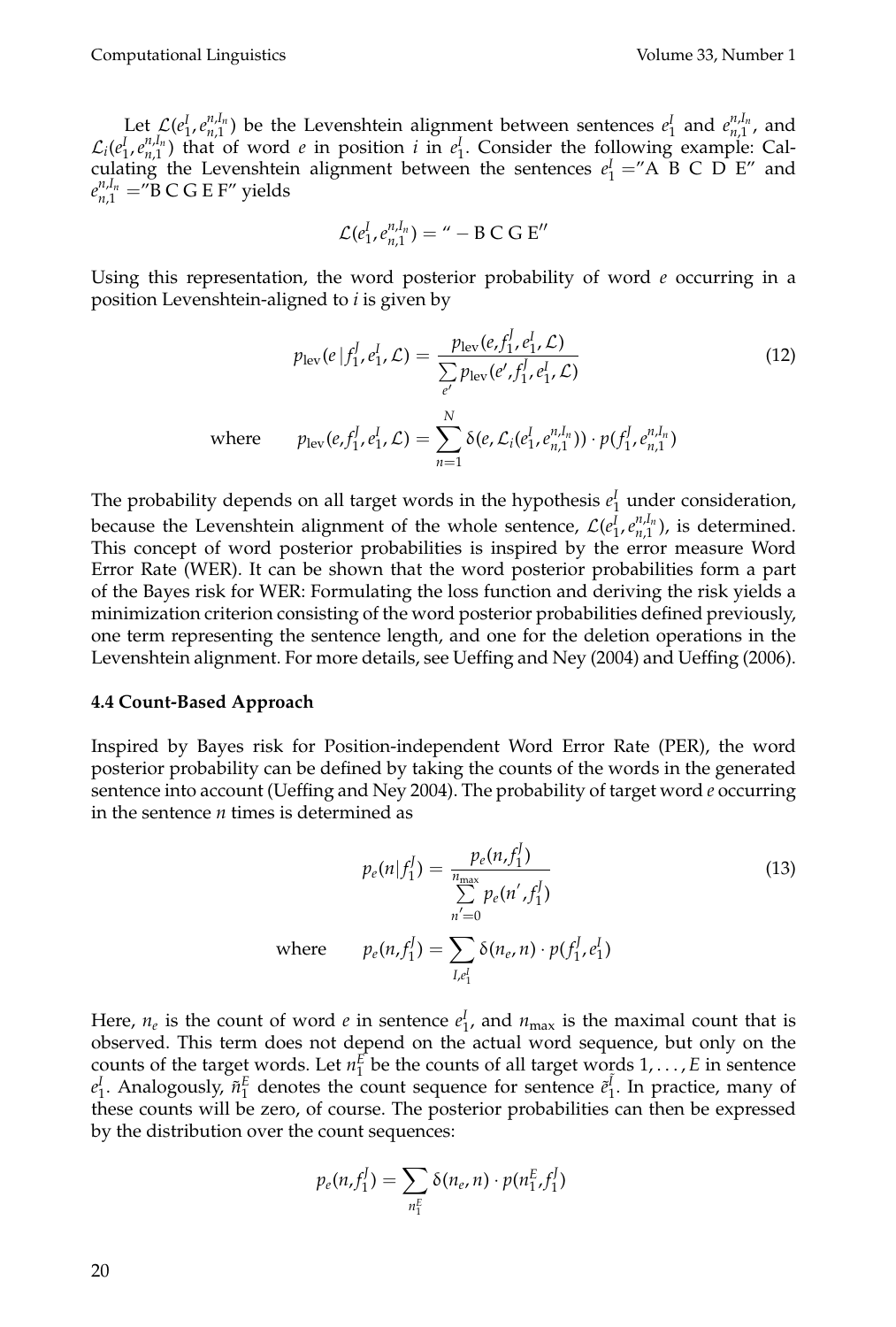where the distribution over the count sequences is determined by summing up the probabilities of all sentences with these counts:

$$
p(n_1^E, f_1^J) = \sum_{\tilde{I}, \tilde{e}_1^{\tilde{I}}} \delta(\tilde{n}_1^E, n_1^E) \cdot p(f_1^J, e_1^J)
$$

Using this concept, the target position of the word is not taken into account, but the first occurrence of a word in the sentence will obtain a word posterior probability different from that of the second occurrence.

In Ueffing (2006), it is shown that the posterior risk for PER comprises one term related to the count-based word posterior probabilities defined here and one term related to the posterior probability of the sentence length. We can thus expect the countbased word posterior probabilities to perform especially well if the word correctness is defined on the basis of PER. The experimental results presented in Section 7.4 will confirm this assumption.

The summation in Equation (13) can be performed over *N*-best lists (analogously to the word posterior probability variants described so far), but it cannot efficiently be determined over the word graph. The problem is that the number of occurrences of a word on the whole path is needed. Because the word graph stores only local information, this count cannot be determined efficiently. The normalization term in Equation (13) corresponds to the total probability mass contained in the *N*-best list, because the case  $n' = 0$  is also included.

### **4.5 Scaling the Probabilities**

During the translation process, the different sub-models (such as the language model and the lexicon model) are weighted differently. These weights or scaling factors can be optimized with respect to some evaluation criterion (Och 2003). Nevertheless, this optimization determines only the relation between the different models, and not the absolute values of the scaling factors. The absolute values are not needed for the translation process, because the search is performed using the maximum approximation (see Equations (1) and (2)). In contrast to this, the actual values of the weights make a difference for confidence estimation, because the summation over the sentence probabilities is performed. To account for this and to find the optimal values of the scaling factors, a global weight  $\Lambda$  is introduced, which scales the sentence probability. The word posterior probability based on the fixed position *i*, for example, is then calculated according to

$$
p_i(e|f_1^J) = \frac{\sum_{l,e_1^I} \delta(e_i, e) \cdot p^{\Lambda}(f_1^J, e_1^I)}{\sum_{e'} \sum_{l,e_1^I} \delta(e_i, e') \cdot p^{\Lambda}(f_1^J, e_1^I)}
$$
(14)

When determining the system-based word posterior probabilities, this scaling factor is optimized with respect to some metric for confidence estimation on a development set distinct from the test set.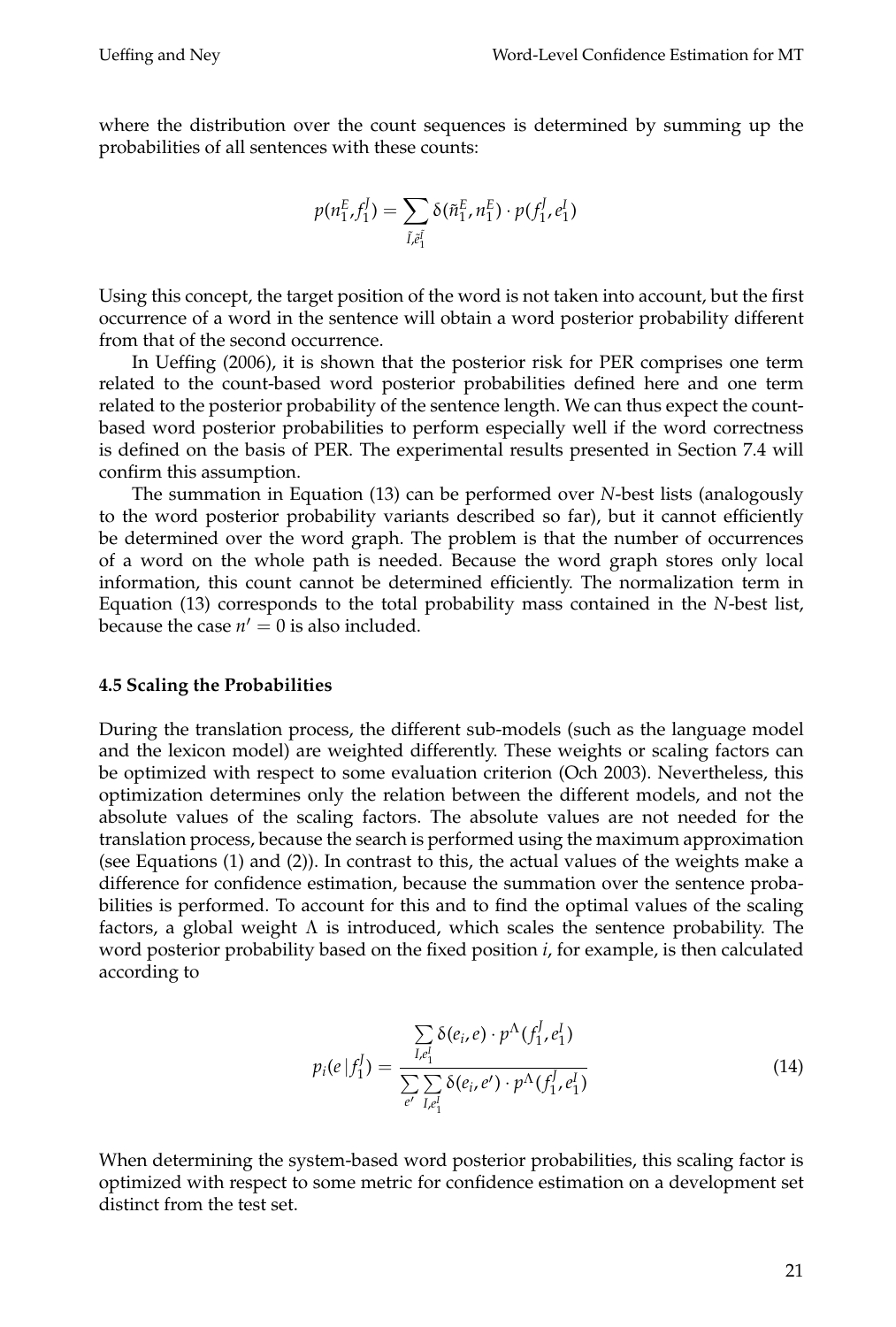### **5. Confidence Measures Based on Direct Models**

In the following, confidence measures based on direct models will be described. These approaches model the word posterior probability directly instead of summing the probabilities of sentences containing the target word. Confidence measures based on IBM model 1 and phrase-based translation models were developed and will be presented here. They make use of knowledge sources such as statistical word or phrase lexica for estimating the word confidence. Unlike the system-based word posterior probabilities presented so far, these confidence measures are completely independent of the target sentence position in which the word *e* occurs. They determine the confidence of *e* being contained anywhere in the sentence.

### **5.1 Direct Approach to Confidence Estimation Using Phrases**

The statistical models presented in Section 2.2 can be used to estimate the confidence of target words as first described in Ueffing and Ney (2005b). In contrast to the approaches presented in Section 4, the direct phrase-based confidence measures do not use the context information at the sentence level, but only at the phrase level.

For a given source sentence  $f_1^f$  and a target word *e*, we want to determine a sort of marginal probability  $Q(e, f_1^J)$ . Therefore, we extract all source phrases  $f_j^{j+s}$  that occur in the given source sentence  $f_1^J$ . For these source phrases, we find the possible translations  $e_i^{\vec{i}+t}$  in the bilingual phrase lexicon. The confidence of target word *e* is then calculated by summing over all phrase pairs  $(f_j^{j+s}, e_i^{i+t})$  where the target part  $e_i^{i+t}$  contains *e*.

Let  $Q_{PM}(\tilde{f}_k, \tilde{e}_k)$  be the phrase model score of a phrase pair as defined in Equation (3) in Section 2.2. Analogously, we define  $Q_{LM}(e_i^{i+t})$  as the language model score of the target phrase together with the word penalty  $c_1$  for each word in the phrase, that is,

$$
Q_{LM}(e_i^{i+t}) := \prod_{i'=i}^{i+t} c_1 \cdot p(e_{i'} | e_{i'-2}^{i'-1})^{\lambda_1}
$$
 (15)

Note that this is the within-phrase language model probability, which does not include the context of the phrase. The language model probability at the phrase boundary is approximated by a unigram and bigram.

The (unnormalized) confidence of target word *e* is then determined by summing the product of the language model and the phrase model score of all phrase pairs containing *e*:

$$
Q(e, f_1^J) := \sum_{j=1}^J \sum_{s=0}^{\min\{s_{\max},J-j\}} \sum_{e_i^{i+1}} \delta(e, e_i^{i+1}) \cdot Q_{LM}(e_i^{i+1}) \cdot Q_{PM}(f_j^{j+s}, e_i^{i+1}) \tag{16}
$$

where  $s \leq s_{\text{max}}$  and *t* are source and target phrase lengths,  $s_{\text{max}}$  being the maximal source phrase length.  $\delta(e, e_i^{i+t})$  denotes an extension of the Kronecker delta:

$$
\delta(a, A) = \begin{cases} 1 \text{ if } a \in A \\ 0 \text{ otherwise} \end{cases}
$$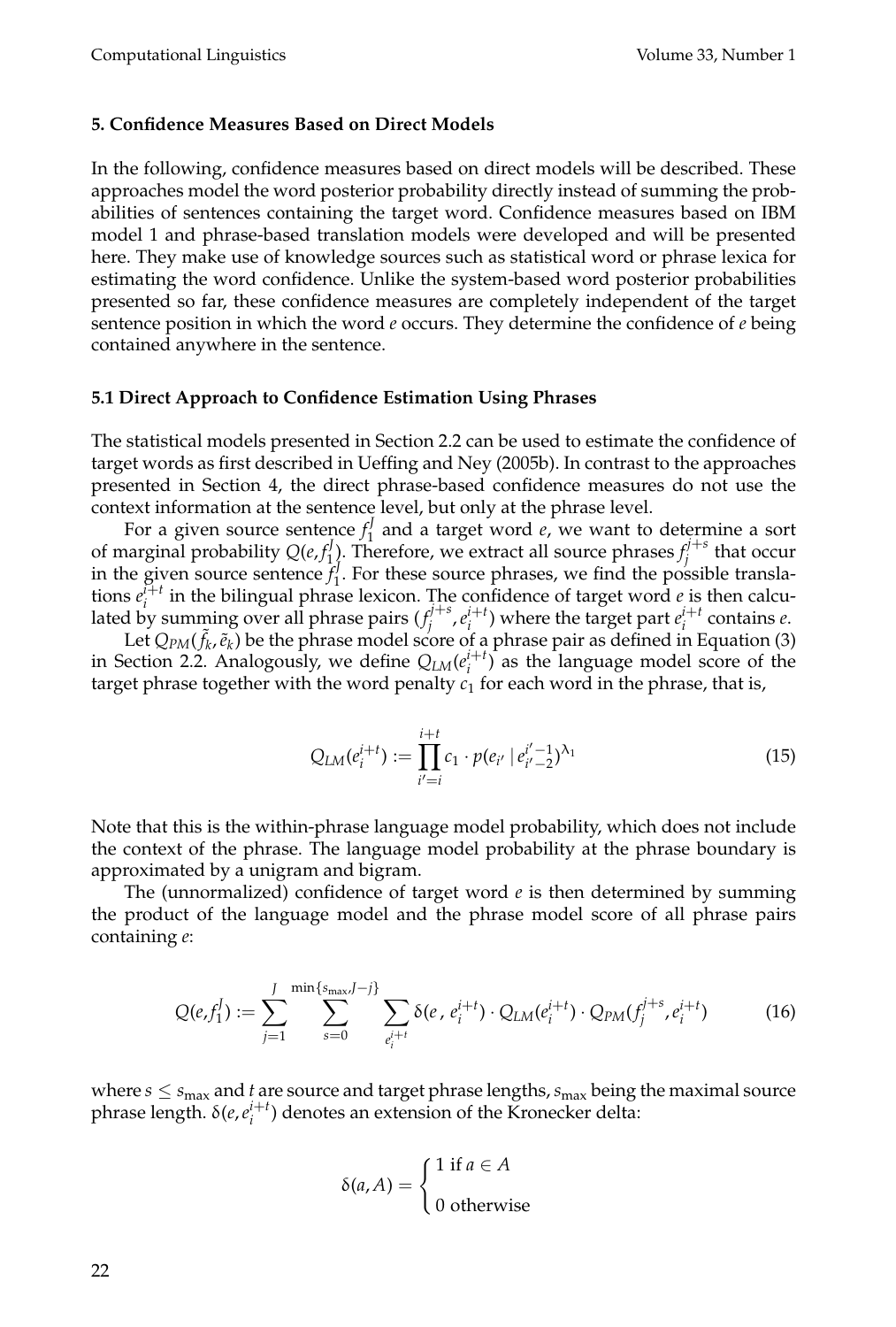The value calculated in Equation (16) is not normalized. In order to obtain a probability, this value is divided by the sum over the (unnormalized) confidence values of all target words:

$$
p_{\text{phr}}(e \, | f_1^I) = \frac{Q(e, f_1^I)}{\sum_{e'} Q(e', f_1^I)}
$$
\n(17)

As shown in Equations (3) and (15), the different sub-models of the phrase-based translation approach are combined in a log-linear manner. The weights  $\lambda_1, \ldots, \lambda_5$  and the penalties  $c_1, c_2$  are optimized in the translation process with respect to some evaluation criterion such as WER or BLEU. This is done using the Downhill Simplex algorithm (Press et al. 2002). The resulting values of the weights express the relation between the sub-models, but not their absolute values. They are usually normalized so that they sum to 1. For use in confidence estimation, two different aspects thus have to be considered:

- The relation of the sub-models that is optimal for translation quality is not necessarily optimal for classification performance. Therefore, the sub-model scaling factors are optimized with respect to some confidence evaluation measure (see Section 7.3). The direct phrase-based confidence measures provide a framework for optimizing the sub-model weights efficiently. The optimization is performed analogously to the procedure for machine translation: The confidence values are determined for all words in the development corpus. Then, classification is carried out as described in Section 3.3, and the result is evaluated. The weights are then modified and the confidence estimation is repeated, until optimal classification performance on the development set is achieved. Again, the Downhill Simplex algorithm is used for optimization.
- For MT, only the relation between the different sub-models, but not the actual values of the scaling factors, are important. Confidence measures, however, also depend on these actual values. In MT, the sub-model scaling factors are normalized such that they sum to 1. For the use in confidence estimation, the value of this sum,

$$
\Lambda := \sum_{i=1}^{5} \lambda_i + c_1 + c_2
$$

is also optimized. This  $\Lambda$  is analogous to the global scaling factor for the system-based confidence measures introduced in Section 4.5.

### **5.2 Confidence Measure Based on IBM Model 1**

Another type of confidence measure that does not rely on system output and is thus applicable to any kind of machine translation system is the IBM model 1–based confidence measure that was introduced in Blatz et al. (2003). We modified this confidence measure because we found that the average lexicon probability used there is dominated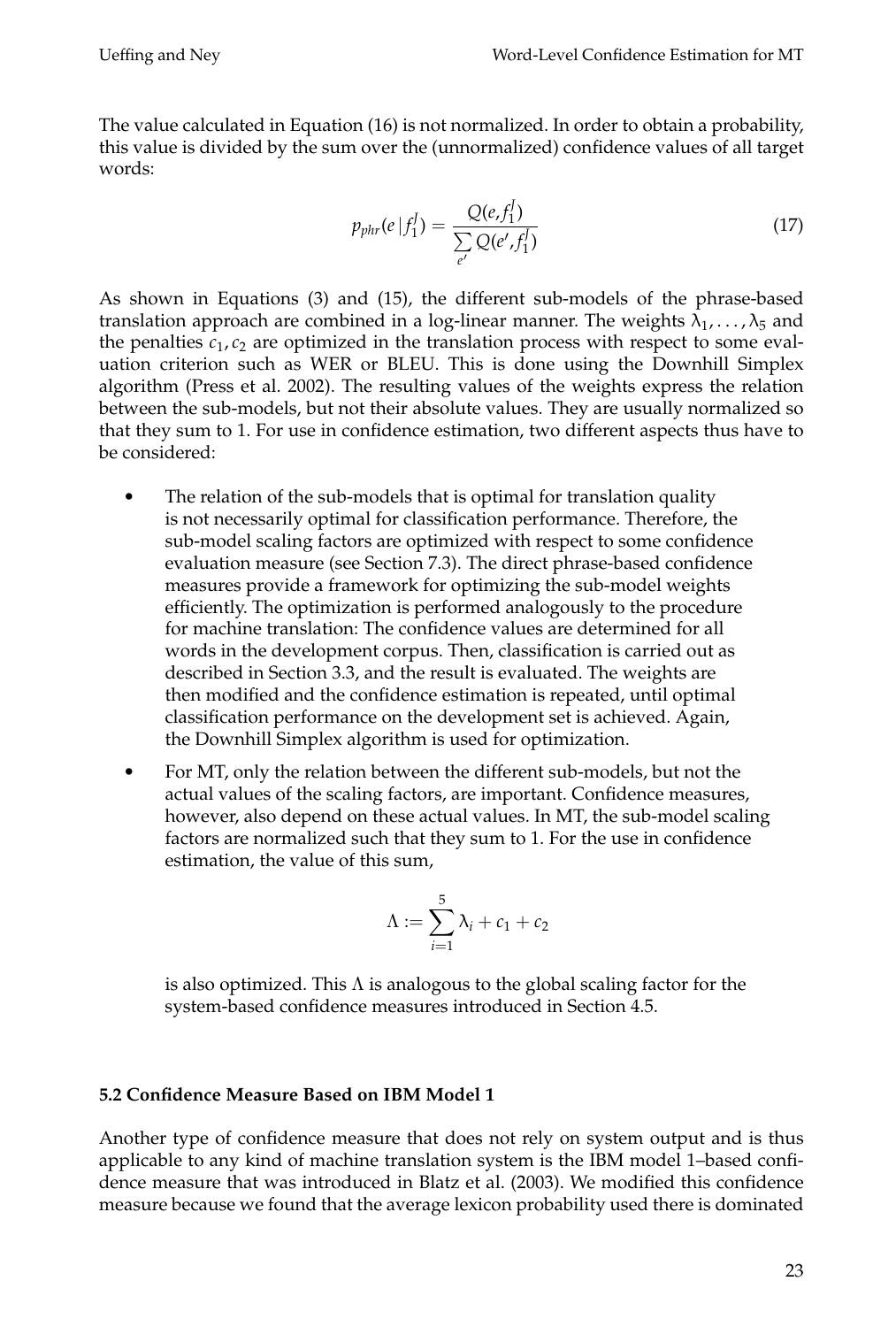by the maximum. Therefore, we determine the *maximal* translation probability of the target word *e* over the source sentence words:

$$
p_{\text{ibm1}}(e|f_1^J) = \max_{j=0,\dots,J} p(e|f_j)
$$
\n(18)

where  $f_0$  is the "empty" source word (Brown et al. 1993). The probabilities  $p(e|f_i)$  are word-based lexicon probabilities.

Investigations of the use of the IBM model 1 for word-level confidence estimation showed promising results (Blatz et al. 2003, 2004). Thus, we apply this method here and compare it to the other types of confidence measures. Ueffing and Ney (2005a) report on the use of this IBM model 1–based confidence measure in a TransType-style interactive MT system. The work presented there shows that even this relatively simple confidence measure yields a significant gain in the quality of the predictions proposed by the interactive system.

#### **6. Combination of Confidence Measures**

In related work in MT as well as in speech recognition, the combination of numerous confidence features has been suggested (Gandrabur and Foster 2003; Blatz et al. 2004; Quirk 2004; Sanchis 2004). Among the methods used for combination are multi-layer artificial neural networks, naive Bayes classifiers, and modified linear regression.

Because the combination of several confidence measures proved successful, the different word posterior probabilities proposed here were combined with each other. The combination was performed in a log-linear manner. Let  $p_m(e|f_1^f,...)$ ,  $m = 1,...,M$ , be the word posterior probabilities of *e* determined using different approaches. The word confidence resulting from their combination is calculated as

$$
c(e) = \exp\left\{-\sum_{m=1}^{M} \lambda_m \cdot \log p_m(e | f_1^J,\ldots)\right\}
$$

The interpolation weights  $\lambda_m$  are optimized with respect to some confidence evaluation metric on the development corpus using the Downhill Simplex algorithm (Press et al. 2002). With this approach, the confidence error rates were reduced over the best single confidence measure consistently on all corpora we examined. The experimental results will be presented in Section 7.4. This section also contains details on which confidence measures were combined.

However, the focus of this work is on word posterior probabilities as stand-alone confidence measures. It was shown that they are the best single features for confidence estimation (Blatz et al. 2004). Moreover, they are closely related to Bayes risk, which yields a sound theoretical foundation (Ueffing and Ney 2004).

### **7. Experiments**

### **7.1 Experimental Setting**

The experiments were performed on three translation tasks in different language pairs. The corpora were compiled in the EU projects TransType2 (TransType2 2005) and TC-STAR (TC-STAR 2005), and for the NIST MT evaluation campaign (NIST 2004). The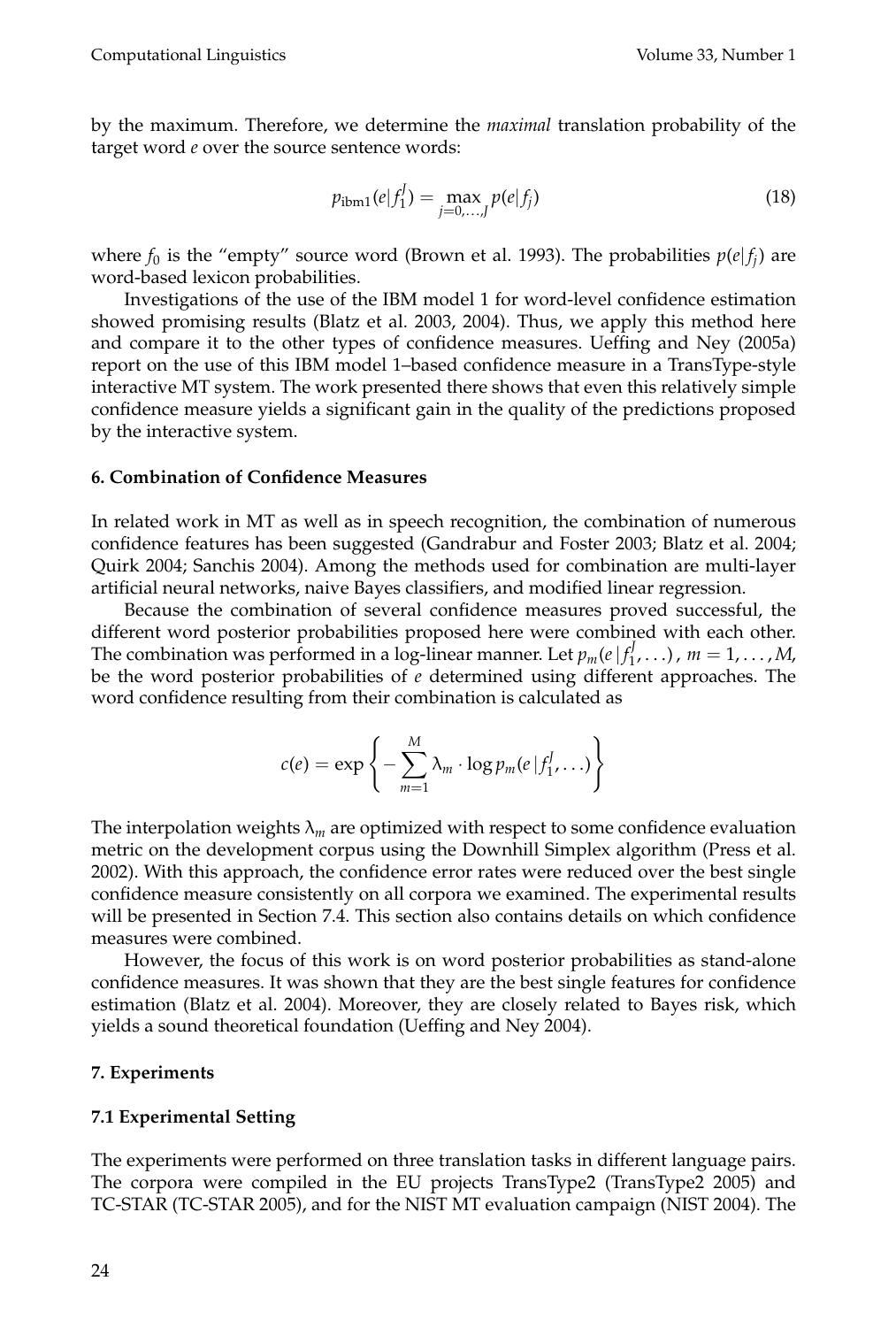TransType2 corpora consist of technical manuals for Xerox devices such as printers. They are available in three different language pairs. This domain is very specialized with respect to terminology and style. The corpus statistics are given in Table 1. The TC-STAR corpus consists of proceedings of the European Parliament. It is a spoken language translation corpus containing the verbatim transcriptions of the speeches in the European Parliament Plenary Sessions (EPPS). The domain is basically unrestricted because a wide range of different topics is covered in the sessions. The translation direction is from Spanish into English. For corpus statistics, see Table 2. The NIST corpus was compiled for the yearly MT evaluation campaign carried out since 2001. Chinese news articles are translated into English. Similarly to the EPPS data, the domain is basically unrestricted, because a wide range of different topics is covered. However, the vocabulary size and the training corpus are much larger than in the EPPS collection, as the corpus statistics presented in Table 3 show. Additionally to the bilingual data, a monolingual English corpus consisting of 636M running words was used for language model training. The SMT systems that generated the translations for which confidence estimation was performed were trained on these corpora. The same holds for the probability models that were used to estimate the word confidences.

We translated the development and test corpora using several different MT systems for testing the confidence measures:

 The phrase-based translation system described in Section 2.2 (denoted as PBT in the tables); a large part of the results will be presented for output of this system.

| $\alpha$ and $\alpha$ in the training, accelerately and test corporation and training per mone |         |         |               |         |                          |         |  |  |
|------------------------------------------------------------------------------------------------|---------|---------|---------------|---------|--------------------------|---------|--|--|
|                                                                                                | French  | English | Spanish       | English | German                   | English |  |  |
| Sentences                                                                                      |         |         |               |         |                          |         |  |  |
| Running words                                                                                  | 680,796 | 628,329 | 752,606       | 665,399 | 537,464                  | 589,531 |  |  |
| Vocabulary                                                                                     | 15,632  | 13,816  | 11,050        | 7.956   | 23,845                   | 13,223  |  |  |
| Sentences                                                                                      | 994     |         |               |         | 964                      |         |  |  |
| Running words                                                                                  | 11,674  | 10,903  | 15.957        | 14.278  | 10,462                   | 10,642  |  |  |
| Sentences                                                                                      |         |         |               |         |                          | 996     |  |  |
| Running words                                                                                  | 11,709  | 11,177  | 10,106        | 8,370   | 11,704                   | 12,298  |  |  |
|                                                                                                |         |         | 53,046<br>984 |         | 55,761<br>1.012<br>1,125 | 49,376  |  |  |

#### **Table 1**

Statistics of the training, development, and test corpora for the TransType2 task.

### **Table 2**

Statistics of the training, development, and test corpora for the TC-STAR EPPS Spanish–English task. Both development and test corpus are provided with two English references.

|              |                                          | Spanish                            | English              |  |
|--------------|------------------------------------------|------------------------------------|----------------------|--|
| <b>TRAIN</b> | Sentences<br>Running words<br>Vocabulary | 1,652,174<br>32,554,077<br>124,192 | 31,147,901<br>80.125 |  |
| DEV          | Sentences<br>Running words               | 20,289                             | 2,643<br>40,396      |  |
| <b>TEST</b>  | Sentences<br>Running words               | 18,896                             | 1,073<br>37,742      |  |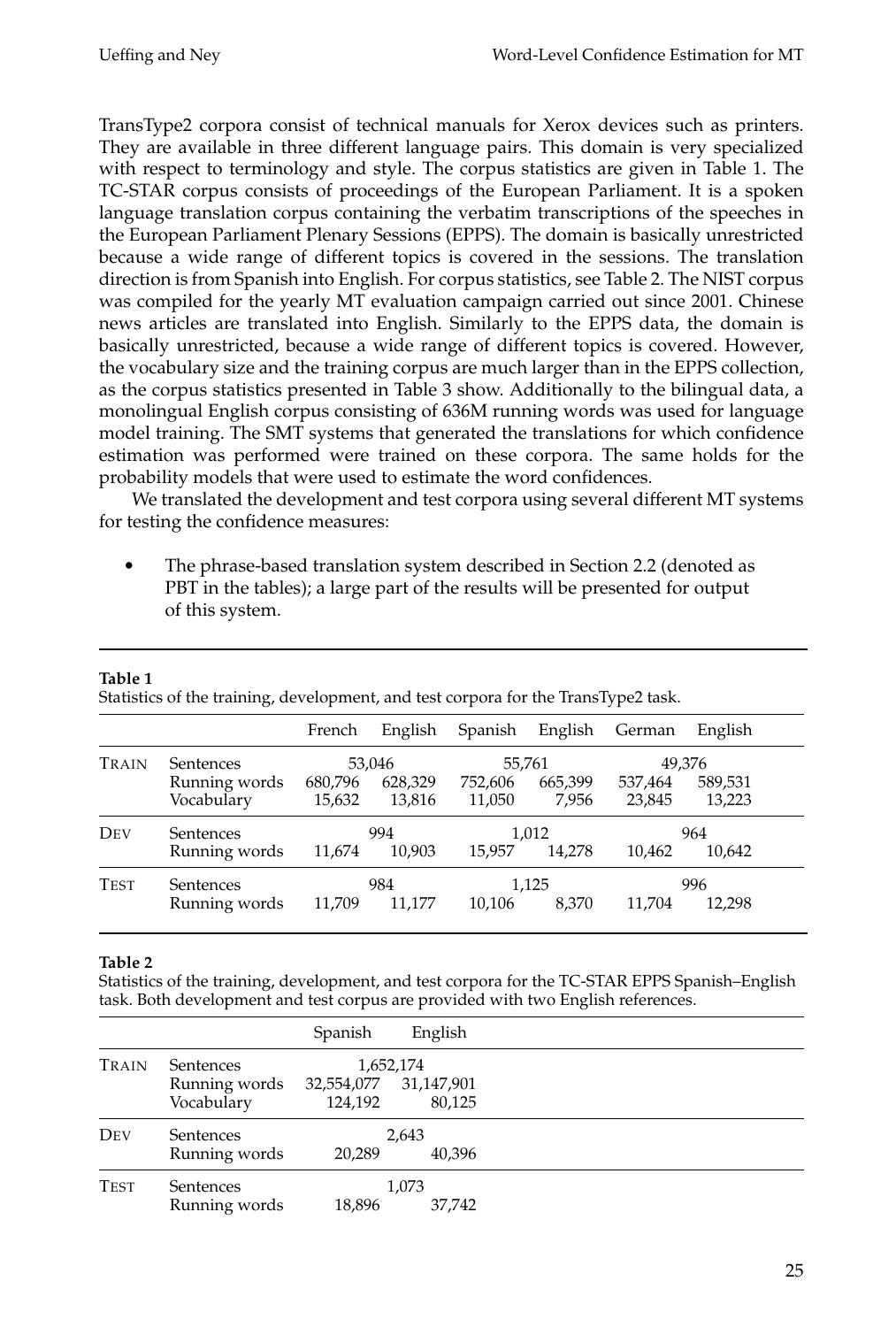#### **Table 3**

Statistics of the training, development, and test corpora for the NIST Chinese–English task. Both development and test corpus are provided with four English references.

|                            |                                                                | English<br>Chinese                        |  |
|----------------------------|----------------------------------------------------------------|-------------------------------------------|--|
| <b>TRAIN</b>               | Sentences<br>Running words<br>Vocabulary<br>Dictionary entries | 7M<br>199M<br>213M<br>223K<br>351K<br>82K |  |
| DEV (2002 evaluation set)  | Sentences<br>Running words                                     | 878<br>105K<br>25K                        |  |
| TEST (2004 evaluation set) | Sentences<br>Running words                                     | 1,788<br>239K<br>52K                      |  |

- The alignment template system (Och and Ney 2004) (denoted as AT in the tables), which is also a state-of-the art phrase-based translation system.
- The Systran version available at http://babelfish.altavista.com/tr in June 2005. These hypotheses were used to investigate whether the direct confidence measures perform well on translations generated by a structurally different system.

The translation quality on the TransType2 task in terms of WER, PER, BLEU score (Papineni et al. 2002), and NIST score (NIST 2002) is given in Table 4. We see that the best results are obtained on Spanish to English translation, followed by French to English and German to English. The reason that Systran generates translations of much lower quality than the SMT systems is due to the fact that the technical manuals are very specific in terminology. The SMT systems were trained on similar corpora so that they are familiar with the terminology. The table additionally shows the translation quality achieved by the system PBT on the NIST test set.

| Translation quality of different MT systems on the TransType2 and the NIST test corpora. |                   |                  |              |              |              |              |  |  |  |
|------------------------------------------------------------------------------------------|-------------------|------------------|--------------|--------------|--------------|--------------|--|--|--|
| Task                                                                                     | Language pair     | System           | $WER[\%]$    | PER[%]       | BLEU[%]      | <b>NIST</b>  |  |  |  |
| TransType2                                                                               | $F \rightarrow E$ | <b>PBT</b><br>AT | 54.9<br>54.8 | 43.4<br>43.7 | 31.3<br>31.5 | 6.62<br>6.64 |  |  |  |
|                                                                                          |                   | Systran          | 81.5         | 71.7         | 12.5         | 4.23         |  |  |  |
|                                                                                          | $S \rightarrow E$ | <b>PBT</b><br>AT | 26.1<br>29.6 | 17.5<br>20.1 | 66.9<br>63.4 | 8.98<br>8.80 |  |  |  |
|                                                                                          |                   | Systran          | 78.0         | 62.3         | 23.4         | 4.77         |  |  |  |
|                                                                                          | $G \rightarrow E$ | <b>PBT</b><br>AT | 61.6<br>62.7 | 49.6<br>49.8 | 25.7<br>26.6 | 5.72<br>5.92 |  |  |  |
|                                                                                          |                   | Systran          | 79.2         | 66.4         | 12.0         | 4.09         |  |  |  |
| <b>NIST</b>                                                                              | $C \rightarrow E$ | <b>PBT</b>       | 61.8         | 42.9         | 31.1         | 8.47         |  |  |  |

 $C =$ Chinese;  $E =$  English;  $F =$  French;  $G =$  German;  $S =$  Spanish.

**Table 4**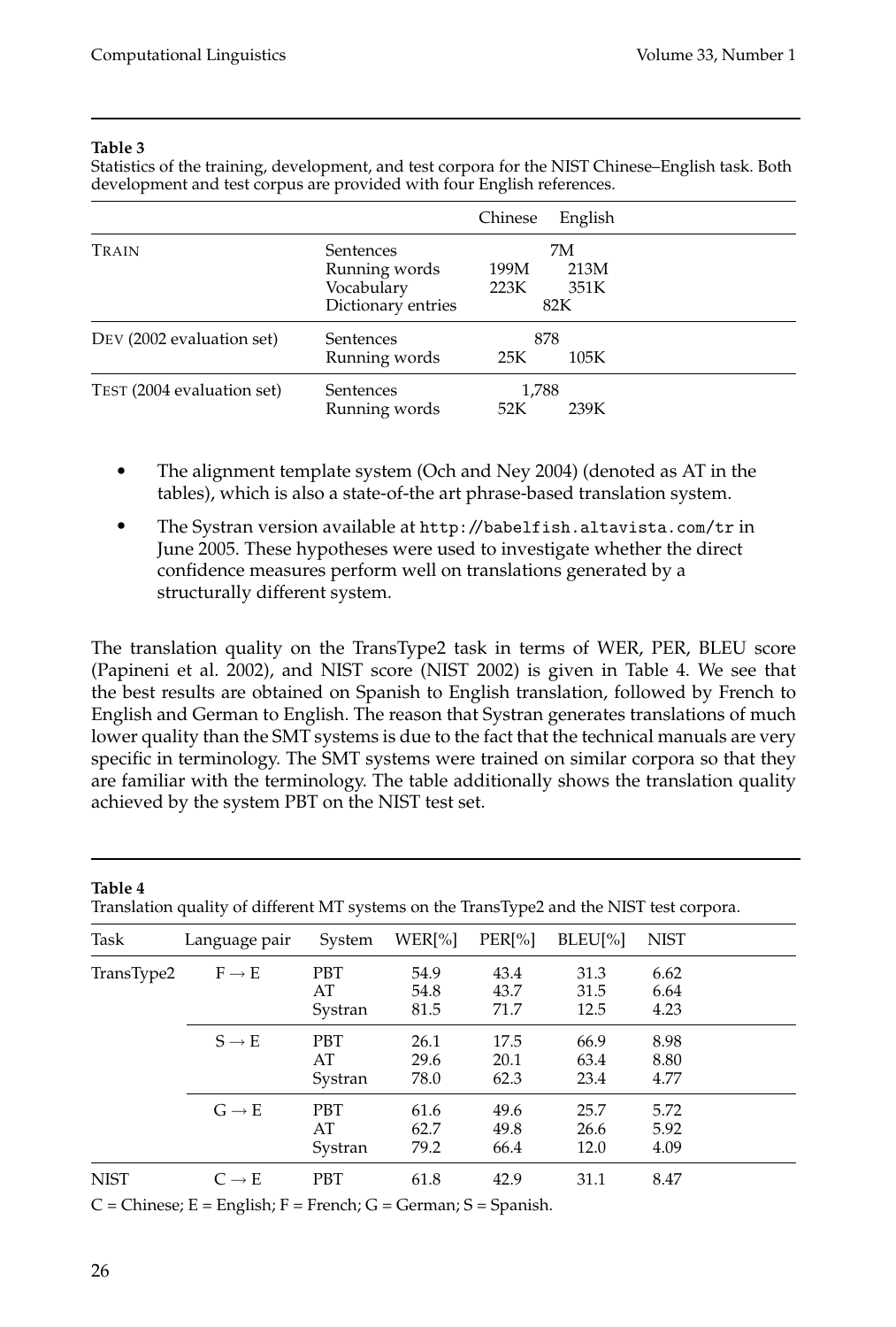On the EPPS task from TC-STAR, the confidence measures were tested on output from the phrase-based translation system. The hypotheses are generated by the version of the system that participated in the TC-STAR evaluation round in March 2005 and that was ranked first there. The translation quality can be seen in Table 12 later in this article.

# **7.2 Word Error Measures**

In order to evaluate the classifier built from the confidence measures as described in Section 3.3, reference tags are needed that define the true class of each word. In machine translation, it is not intuitively clear how to determine the correctness of a word. Therefore, a number of different measures for identifying the reference classes for single words in a translation hypothesis were implemented (Ueffing 2006). They are inspired by different translation evaluation measures like WER and PER. All of them compare the translation hypothesis to one or—if available—several references to determine the word errors. In this article, we will present results for the following error measures:

- **WER**: A word is counted as correct if it is Levenshtein-aligned to itself in one of the references.
- **PER**: A word is tagged as correct if it occurs in one of the references. The number of occurrences per word is taken into account, but the position of the word in the sentence is completely disregarded.

Both word error measures exist in two variants: First, each translation hypothesis is compared to the pool of all references (in case there exist different reference translations for the development and test corpus). Second, the reference with minimum distance to the hypothesis according to the translation evaluation measure under consideration is determined. The true classes of the words are then defined with respect to this nearest reference. For example, if the PER metric is applied, the pooled variant labels all those words as correct that occur in any of the references (with this count). The second variant considers as correct only those words that are contained in the nearest reference (with this count). The latter corresponds to the procedure used for m-WER and m-PER in MT evaluation (Nießen et al. 2000).

Table 5 shows the percentage of words that are labeled as correct according to the different error measures on the development and test corpora of the EPPS task. It can be seen that WER is the stricter error measure: It considers fewer words as correct than PER does. A comparison of the pooled and the nearest reference shows that the pooling yields a significant increase in the number of words labeled as correct. Note that the figures in the table do not directly correspond to the translation error rates for the system output. They are calculated only for the words contained in the generated

### **Table 5**

Ratio of correct words (%) in the EPPS Spanish  $\rightarrow$  English development and test corpora, according to different word error measures.

| Error Measure | WER  |                               | <b>PER</b> |      |
|---------------|------|-------------------------------|------------|------|
|               |      | pooled nearest pooled nearest |            |      |
| DEV           | 78.6 | 72.9                          | 81.5       | 77.4 |
| <b>TEST</b>   | 76.5 | 69.8                          | 81.5       | 76.5 |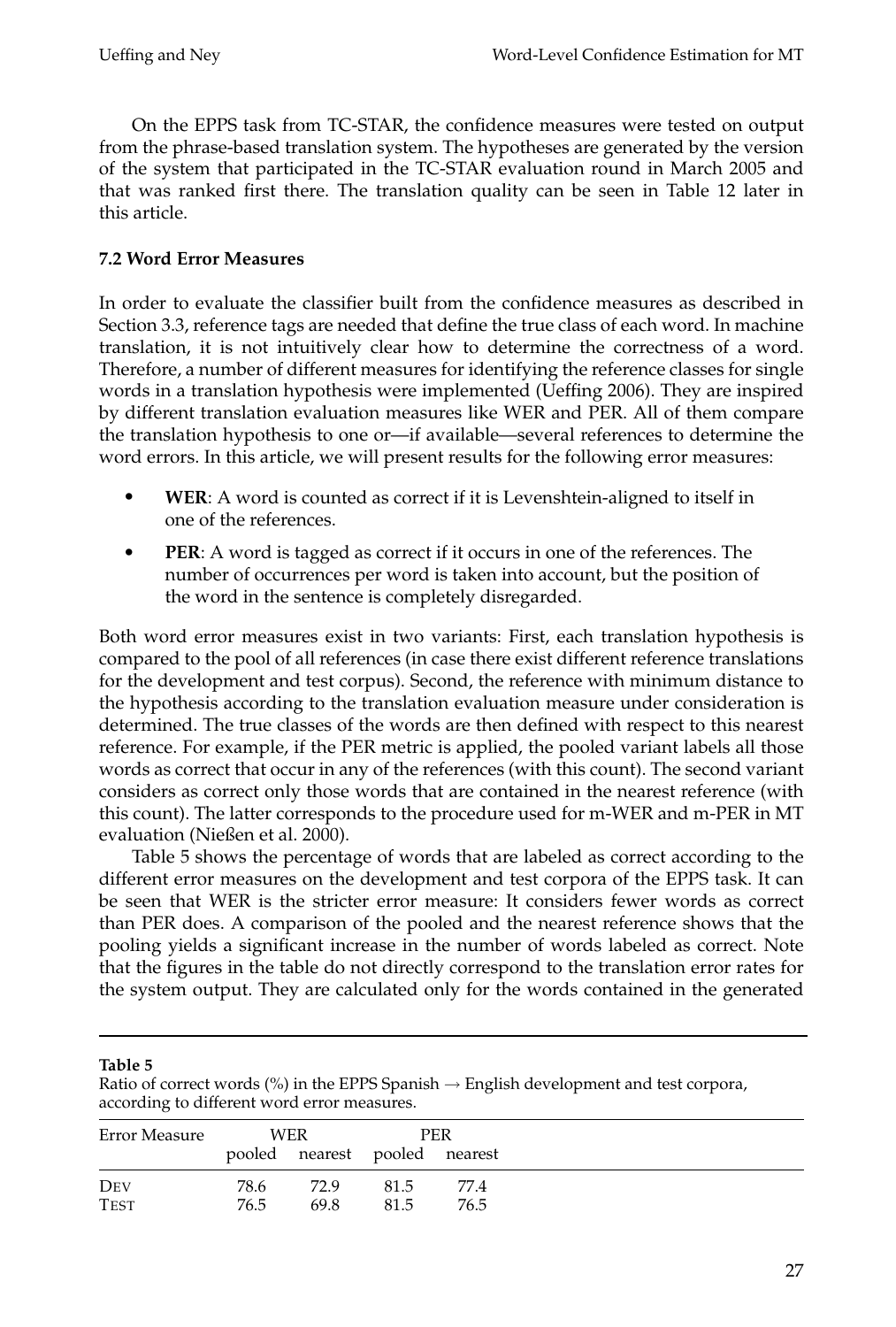translation hypotheses and do not take deleted words into account. Moreover, they are normalized by the hypothesis lengths. If WER and PER are applied as translation evaluation measures (on the sentence level), deletions are counted as well, and the number of errors is divided by the number of reference words.

# **7.3 Evaluation Metrics**

After computing the confidence measure, each generated word is tagged as either correct or incorrect, depending on whether its confidence exceeds the tagging threshold that was optimized on the development set beforehand. The performance of the confidence measures is evaluated using the following three measures:

- **C**lassification or **C**onfidence **E**rror **R**ate (CER): This is defined as the number of incorrect tags divided by the total number of generated words in the translated sentence. The baseline CER is determined by assigning the most frequent class (in the whole development or test corpus) to all words. Assume that the correct classes of the words are defined on the basis of WER. If the overall WER on the considered development or test corpus is below 50%, the baseline CER is calculated by tagging all words as correct. The baseline CER then corresponds to the number of substitutions and insertions, divided by the number of generated words. The CER strongly depends on the tagging threshold. Therefore, the tagging threshold is adjusted beforehand (to minimize CER) on a development corpus distinct from the test set. Moreover, we will present significance bounds for the baseline CER. They were determined using the bootstrap estimation method described in Bisani and Ney  $(2004).$ <sup>1</sup>
- **R**eceiver **O**perating **C**haracteristic (ROC) curve (Duda, Hart, and Stork 2001):<sup>2</sup> The ROC curve plots the **correct rejection rate** versus the **correct acceptance rate** for different values of the tagging threshold. The correct rejection rate is the number of incorrectly translated words that were tagged as false, divided by the total number of incorrectly translated words. The correct acceptance rate is the ratio of correctly translated words that were tagged as correct. These two rates depend on each other: If one of them is restricted by a lower bound, the other one cannot be restricted. The further the ROC curve lies away from the diagonal (and away from the point of origin), the better the performance of the confidence measure. Unlike the CER, the ROC curve is independent of the prior probability of the two classes correct and incorrect. This means that ROC curves from different data sets can be compared directly.
- **I**ntegral of the **ROC** curve (IROC): ROC curves provide for a qualitative analysis of classifier performance; a related quantitative metric is IROC, defined as the area under a ROC curve. The IROC takes on values in [0, 1], with 0.5 corresponding to a random separation of correct and incorrect words, 1.0 corresponding to a perfect separation, and 0.0 the opposite.

<sup>1</sup> The tool described in this paper is freely available from http://www-i6.informatik.rwth-aachen.de/ web/Software/.

<sup>2</sup> A variant of the ROC curve is the Detection Error Tradeoff (DET) curve which plots the *false* rejection rate versus the *false* acceptance rate.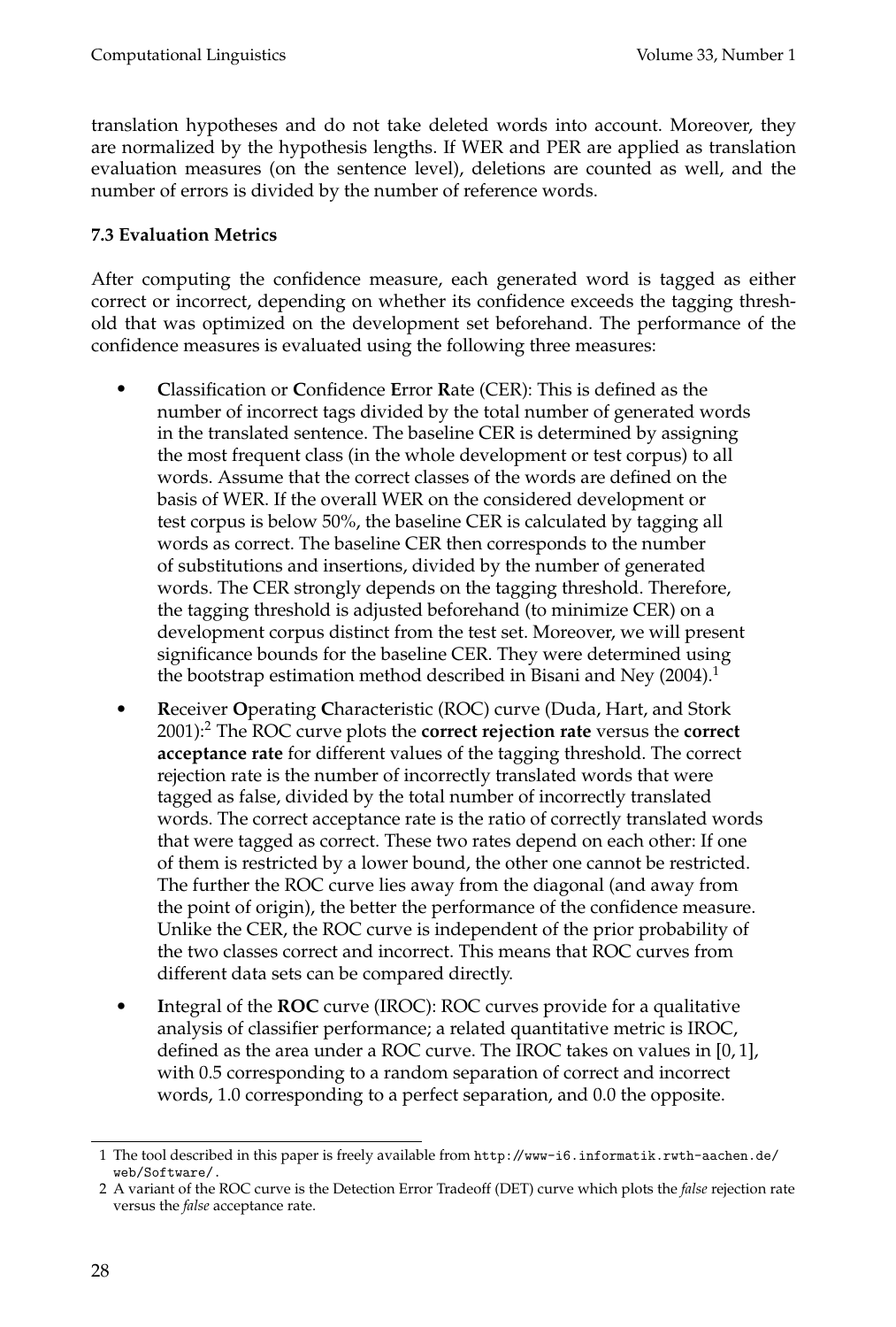# **7.4 Experimental Results**

*TransType2 task.* Table 6 compares the classification performance of several confidence measures on the TransType2 French–English task. The CER and the IROC values are given for WER- and PER-based classification. Note that lower CER and higher IROC values express better performance. It is interesting to see that, in most of the cases, the tendencies are consistent for the two evaluation metrics: Lower CER is accompanied by higher IROC.

In general, one can see that the very simple approach that sums over sentences in the *N*-best list or word graph considering the fixed target position of the word clearly performs worst. This is to be expected, and the method was included only for comparison. It can be considered as a simple baseline method. The other system-based measures discriminate significantly better in both settings.

The system-based confidence measures show much better discriminative power than the direct IBM model 1. The *N*-best list based measure with Levenshtein alignment and the word posterior probabilities calculated over word graphs using a window perform similarly well. For WER-based classification, they are outperformed only by the direct phrase–based approach, which achieves the best CER and IROC values.

It is interesting to compare the two methods that were applied to both word graphs and *N*-best lists: the approach based on the fixed target position and the one summing over a window of positions. In both cases, the word graph–based calculation is slightly superior to that based on 10,000-best lists. However, the difference in CER is not significant.

The count-based method working on *N*-best lists is clearly the best confidence measure for PER-based classification. This result was to be expected because the countbased word posterior probability was derived from the Bayes risk for PER (Ueffing and Ney 2004). Even if its CER does not differ much from that of the direct phrasebased measure, there exists a clear predominance in terms of IROC. The IBM-1–based confidence measure performs rather poorly compared to the other methods. This is not surprising because the IBM model 1 is a very simple model.

### **Table 6**

| Model                             | WER        |             | <b>PER</b> |             |
|-----------------------------------|------------|-------------|------------|-------------|
|                                   | <b>CER</b> | <b>IROC</b> | <b>CER</b> | <b>IROC</b> |
| baseline                          | 42.2       |             | 34.2       |             |
| 99% confidence interval           | $\pm 2.3$  |             | $\pm 2.0$  |             |
| 10,000-best lists, fixed position | 39.7       | 66.2        | 33.3       | 66.2        |
| Levenshtein                       | 31.3       | 72.6        | 28.1       | 74.8        |
| window $\pm 3$                    | 31.6       | 70.7        | 28.3       | 73.4        |
| count-based                       | 31.9       | 71.6        | 27.0       | 76.5        |
| word graphs, fixed position       | 38.6       | 70.5        | 33.1       | 67.6        |
| window $\pm 3$                    | 31.1       | 72.4        | 27.3       | 75.4        |
| $IBM-1$ (max.)                    | 39.2       | 67.0        | 31.5       | 71.0        |
| direct phrase-based               | 30.6       | 74.4        | 27.4       | 73.7        |

Classification performance in terms of CER (%) and IROC (%) for different confidence measures. TransType2 French  $\rightarrow$  English test set. References based on WER and PER, confidence measures optimized accordingly. Hypotheses from the phrase-based system.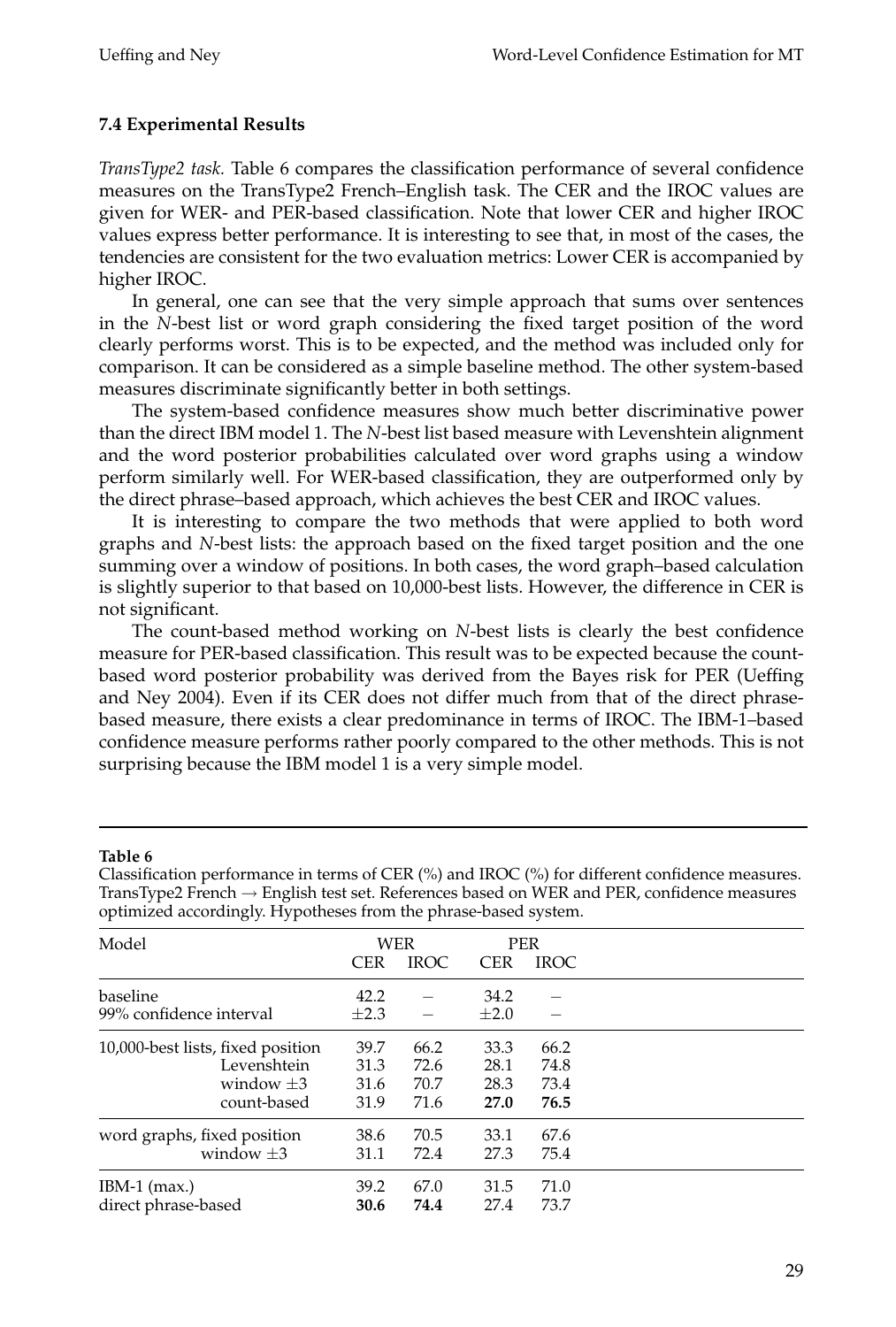The comparison of the IROC values for WER- and PER-based classification shows that PER is easier to learn than WER: The IROC values for PER are higher for most confidence measures. This is consistent with the results obtained in the CLSP workshop (Blatz et al. 2003). The classifiers investigated there also show better discriminative power for reference classes based on PER than for WER.

To further illustrate the classification performance of the different confidence measures, the ROC curves for some of them are given in Figure 2. In each, the diagonal line refers to random classification of words as correct and incorrect. The left curve shows the results for WER-based classification, and the right one for PER, respectively. The *N*-best list-based method considering the fixed target position is again given for comparison. One can see that the IBM-1–based confidence measure is clearly better than this baseline for PER, but not for WER. The curves for the direct phrase-based model and the best *N*-best list-based method lie relatively close to each other. These two confidence measures clearly dominate all others.

Because the direct phrase-based confidence measures perform so well on the output of the phrase-based translation system, we were interested in finding out whether this is due to the fact that the translation system and the confidence measure explore the same statistical models. Therefore, the system-independent confidence measures (i.e., those based on IBM model 1 and the direct phrase-based method) were tested on output from different machine translation systems, including Systran as a non-statistical MT system. The experimental results are shown in Table 7. They can be summarized as follows:

- In all settings, both measures distinctly decrease the CER compared to the baseline. In one case (Spanish to English, Systran), the achieved CER is as much as 60% lower than the baseline CER.
- On French to English and German to English, all improvements are significant at the 1% level. On Spanish to English, which is the language pair yielding by far the lowest baseline CER, only the phrase-based measure achieves a reduction at this level of significance.
- In all but one case, the direct phrase-based approach outperforms the IBM-1–based method significantly. This tendency is consistent for both CER and IROC. The relative difference in CER is up to 20%.



#### **Figure 2**

ROC curves for different confidence measures. TransType2 French → English test set. References based on WER (left) and PER (right). Hypotheses from the phrase-based system.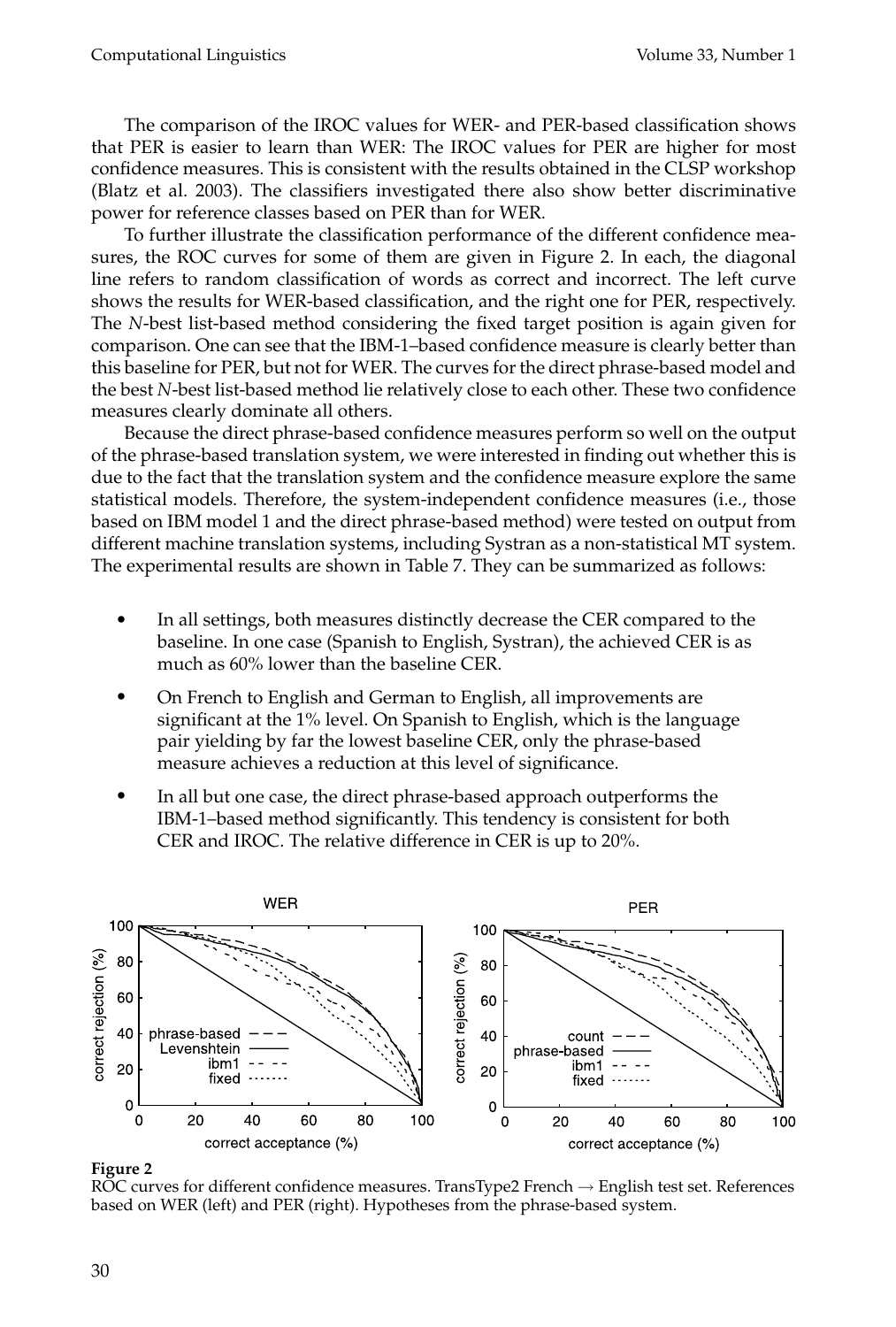### **Table 7**

Classification performance in terms of CER (%) and IROC (%) for different system-independent confidence measures. TransType2 test sets. Reference based on WER. Hypotheses from different MT systems.

| Task              | Model                                                                                                   | <b>CER</b>                                     | AT<br><b>IROC</b> | <b>CER</b>                                     | <b>PBT</b><br><b>IROC</b> | <b>CER</b>                                  | Systran<br><b>IROC</b> |  |
|-------------------|---------------------------------------------------------------------------------------------------------|------------------------------------------------|-------------------|------------------------------------------------|---------------------------|---------------------------------------------|------------------------|--|
| $F \rightarrow E$ | baseline<br>99% confidence interval<br>$IBM-1$ (max.)<br>direct phrase-based                            | 42.5<br>$\pm 2.3$<br>34.1<br>30.2              | 68.3<br>73.0      | 42.2<br>$\pm 2.3$<br>35.6<br>30.6              | 66.9<br>74.4              | 32.8<br>$\pm 1.7$<br>26.0<br>22.7           | 81.3<br>83.2           |  |
| $S \rightarrow E$ | baseline<br>99% confidence interval<br>90% confidence interval<br>$IBM-1$ (max.)<br>direct phrase-based | 20.8<br>$\pm 1.9$<br>$\pm 1.2$<br>20.0<br>17.5 | 66.8<br>76.0      | 19.2<br>$\pm 2.0$<br>$\pm 1.3$<br>18.3<br>16.4 | 73.2<br>77.0              | 43.7<br>$\pm 1.5$<br>$+1.0$<br>21.7<br>17.3 | 85.5<br>87.5           |  |
| $G \rightarrow E$ | baseline<br>99% confidence interval<br>IBM-1 $(max.)$<br>direct phrase-based                            | 49.2<br>$\pm 2.2$<br>32.7<br>27.6              | 73.3<br>79.1      | 48.4<br>$\pm 2.4$<br>32.8<br>26.4              | 72.2<br>80.3              | 37.4<br>$\pm 1.4$<br>23.6<br>24.3           | 80.7<br>81.4           |  |

 On the German to English Systran hypotheses, both confidence measures discriminate similarly well. In terms of CER, the IBM model 1 is slightly better, whereas the phrase-based method achieves the highest IROC value.

*EPPS task.* Further experiments comparing the classification performance of the different confidence measures were carried out on the EPPS data task, which is structurally different from the Xerox task. The EPPS collection consists of speeches given in the plenary sessions of the European Parliament, translated from Spanish into English. The EPPS task is more challenging than the Xerox manuals because the domain is almost unrestricted and the translation has to cope with effects of spontaneous speech. The goal of these experiments is to find out whether the confidence measures perform equally well on this challenging task as on the Xerox task. The development and test set of the EPPS data are provided with two references each. This makes it possible to compare the two ways of handling multiple references: As explained in Section 7.2, the true class of a word can be determined either with respect to the pooled references or to the reference with minimal distance.

Table 8 presents the CER and IROC values for different confidence measures on the EPPS task. The classification with respect to m-WER and m-PER (i.e., considering only the nearest reference) as word error measures was investigated. The confidence measures based on the fixed position were not calculated because the previous experiments showed that they perform significantly worse than the other measures. It can be seen in the table that the word posterior probabilities derived from the Bayes risk for the word error measures perform best: The Levenshtein-based confidence measure discriminates best for m-WER and the count-based approach for m-PER. They are clearly superior to all other confidence measures, especially in terms of IROC. For WER-based classification, the word graph-based method performs similarly well to the Levenshtein-based measure in terms of CER, but significantly worse if IROC is considered.

The results achieved by the direct phrase-based approach on this task are not as good as on the Xerox data. The reason for this is that the domain of the EPPS collection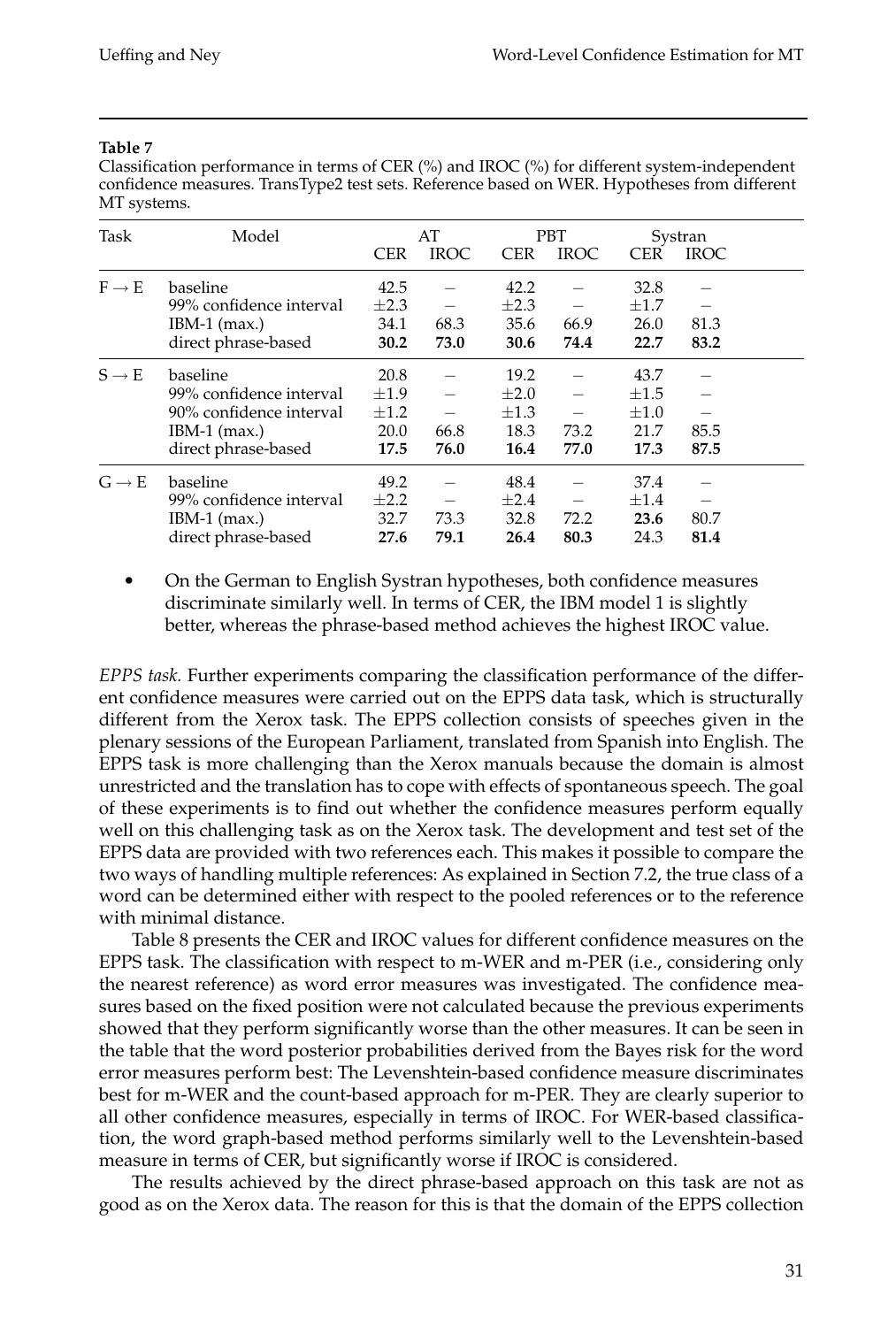#### **Table 8**

Classification performance in terms of CER (%) and IROC (%) for different confidence measures. EPPS Spanish  $\rightarrow$  English test set. Reference based on m-WER and m-PER, confidence measures optimized accordingly. Hypotheses from the phrase-based system.

| Model                                                           | <b>CER</b>           | m-WER<br><b>IROC</b> | m-PER<br><b>CER</b>  | <b>IROC</b>          |  |
|-----------------------------------------------------------------|----------------------|----------------------|----------------------|----------------------|--|
| baseline<br>99% confidence interval                             | 30.2<br>$\pm 1.2$    |                      | 23.5<br>$\pm 1.0$    |                      |  |
| 15,000-best lists, Levenshtein<br>window $\pm 3$<br>count-based | 25.7<br>26.7<br>27.6 | 75.4<br>69.9<br>71.4 | 21.6<br>21.4<br>21.2 | 74.2<br>71.8<br>78.3 |  |
| word graphs, window $\pm 3$                                     | 25.6                 | 72.1                 | 21.9                 | 73.2                 |  |
| $IBM-1$ (max.)<br>direct phrase-based                           | 27.7<br>26.8         | 68.7<br>67.5         | 21.5<br>21.2         | 72.5<br>70.9         |  |

is almost unrestricted. We found in a data analysis that the phrase models do not capture the data as well as they do in the Xerox domain (Ueffing 2006). Nevertheless, for m-PER–based classification, the direct phrase-based measures achieve the same reduction in CER over the baseline as the system-based method using count information. Because the direct phrase-based confidence measures completely disregard the target position of the word, they are better suited for PER-based classification than for WER.

As is to be expected, the IBM model 1–based confidence measure performs better for reference tags defined by m-PER than for m-WER. However, it is among the methods with the worst discriminative power in both cases.

In general, the improvements over the CER baseline are not as high on these EPPS data as on the TransType2 corpora. The relative gain in CER is 15% for the best confidence measure. But because the test corpora are large—with 20,000 running words they are about twice as big as the TransType2 test sets—all achieved improvements are significant at the 1% level. The IROC values are comparable to those achieved on TransType2 data. The fact that the IROC is independent of the baseline error allows for the conclusion that the confidence measures are well-suited for this challenging translation task as well.



#### **Figure 3**

ROC curves for different confidence measures. EPPS Spanish  $\rightarrow$  English test set. References based on m-WER (left) and m-PER (right). Hypotheses from the phrase-based system.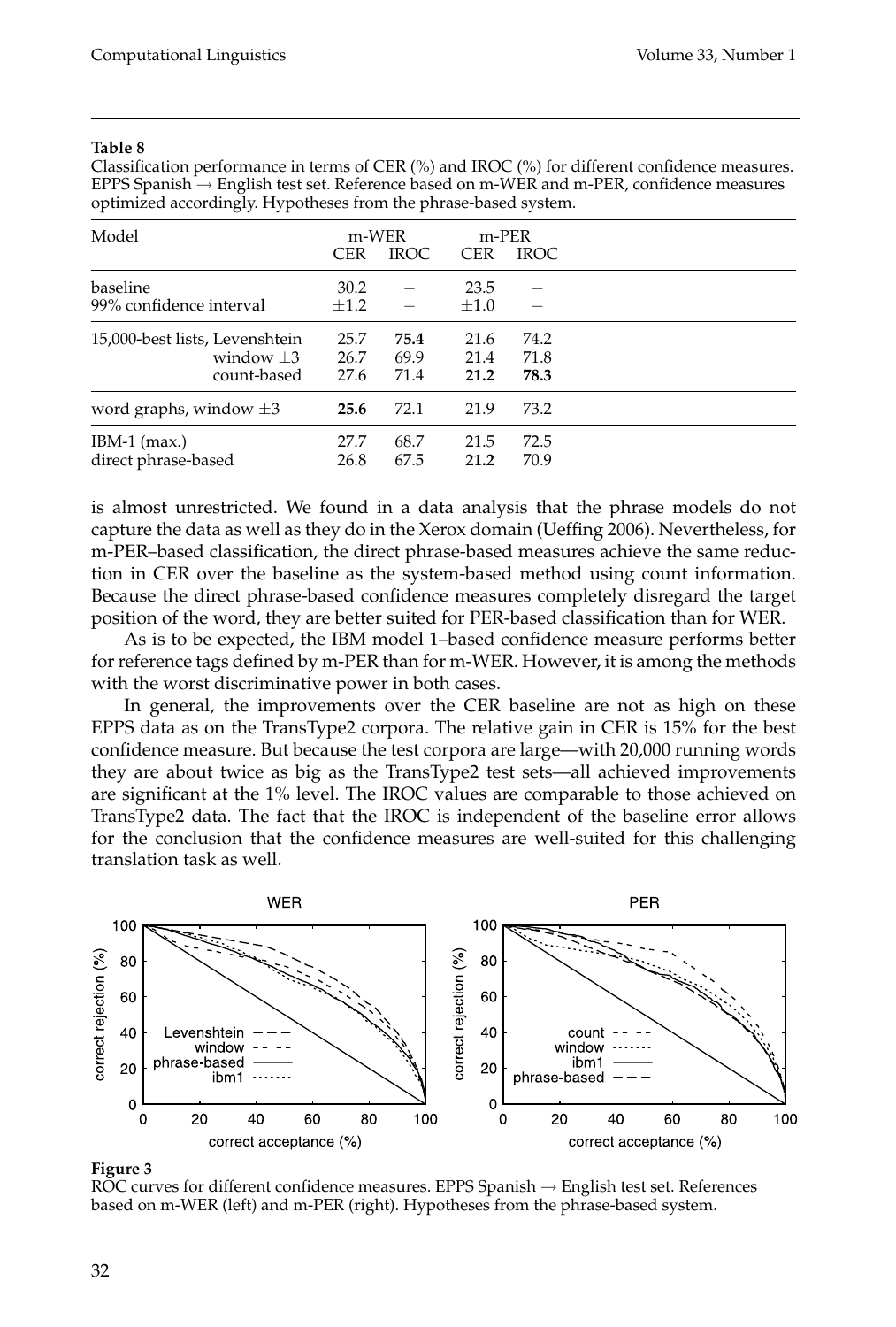The ROC curves shown in Figure 3 further illustrate the classification performance of the different measures. The left curve shows the results for m-WER–based classification, and the right one for m-PER. One can see that for m-WER, the IBM-1–based and the direct phrase-based confidence measures perform very similarly. There is no clear difference between these two approaches and the one calculated over a window of target positions. The discriminative power of the direct model is higher for a lower correct acceptance ratio, whereas the system-based measure performs better for a high correct acceptance ratio. The Levenshtein-based word posterior probabilities are clearly superior to all other approaches. The ROC curve lies beyond the others over the whole range. For PER, the classifier based on word counts dominates all other confidence measures. The three other methods show relatively similar performance.

For all results presented so far, the reference tags were determined by comparing each hypothesis to the most similar reference. As mentioned in Section 7.2, it is also possible to pool the references instead. Table 9 presents an assessment of the discriminative power of different confidence measures for these reference tags. The conclusions from these results are the same as for those in Table 8: The Levenshtein-based method performs best for WER, and the count-based one for PER. All reported improvements in CER are significant at the 1% level. The IROC values for the pooled error measures are higher than for m-WER and m-PER for all confidence measures. Obviously, this method of error counting is easier to assess using confidence measures. The differences in CER are not as large here as in Table 8. However, the IROC values provide a clear indication of the differences in quality between the classifiers.

*NIST task.* The third translation task that was used for the evaluation of the confidence measures proposed in this article is part of the NIST MT evaluation campaign. The task here is the translation of news articles from Chinese into English. As with the EPPS data, the domain is basically unrestricted.

The experimental results are presented in Table 10. The confidence measures that perform best on the two other tasks were evaluated on the NIST data. The results support those achieved on the EPPS collection. All confidence measures reduce CER over the baseline with significance at the 1% level. For reference tags defined by m-WER, the confidence measure using Levenshtein alignment over *N*-best lists

### **Table 9**

| Classification performance in terms of CER (%) and IROC (%) for different confidence measures. |
|------------------------------------------------------------------------------------------------|
| EPPS Spanish $\rightarrow$ English test set. Reference based on pooled WER and PER, confidence |
| measures optimized accordingly. Hypotheses from the phrase-based system.                       |

| Model                                                           | CER                  | pooled WER<br><b>IROC</b> | <b>CER</b>           | pooled PER<br><b>IROC</b> |  |
|-----------------------------------------------------------------|----------------------|---------------------------|----------------------|---------------------------|--|
| baseline<br>99% confidence interval                             | 23.5<br>$\pm 1.1$    |                           | 18.5<br>$+1.0$       |                           |  |
| 15,000-best lists, Levenshtein<br>window $\pm 3$<br>count-based | 21.3<br>21.8<br>21.8 | 77.5<br>71.5<br>73.7      | 17.0<br>17.1<br>16.7 | 76.4<br>73.2<br>80.6      |  |
| word graphs, window $\pm 3$                                     | 21.8                 | 73.0                      | 18.1                 | 74.1                      |  |
| IBM-1 $(max.)$<br>direct phrase-based                           | 21.7<br>21.3         | 70.2<br>69.5              | 16.9<br>16.8         | 74.3<br>69.3              |  |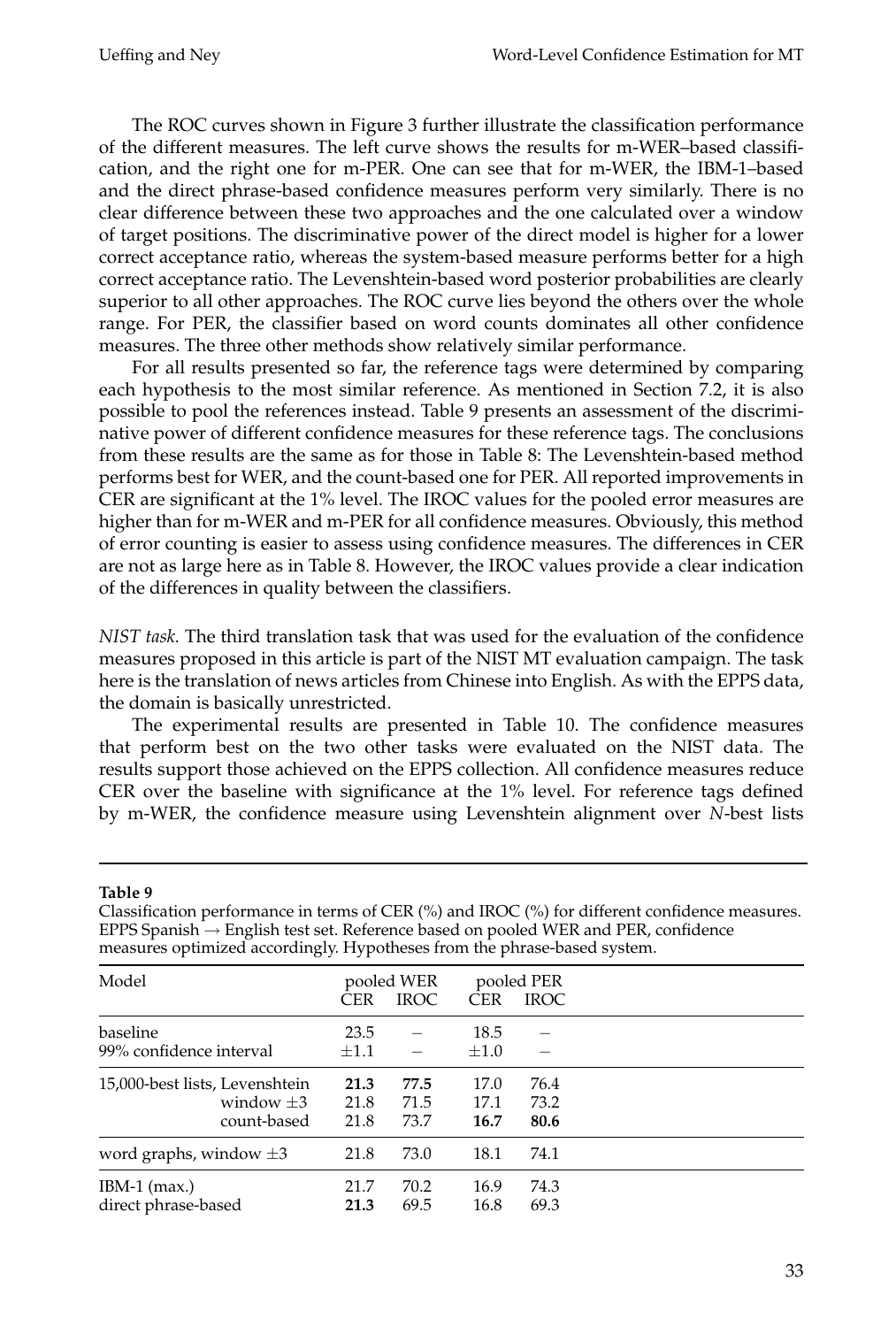### **Table 10**

Classification performance in terms of CER (%) and IROC (%) for different confidence measures. NIST04 Chinese → English test set. Reference based on m-WER and m-PER, confidence measures optimized accordingly. Hypotheses from the phrase-based system.

| model                               | <b>CER</b>        | m-WER<br><b>IROC</b> | <b>CER</b>        | m-PER<br><b>IROC</b> |
|-------------------------------------|-------------------|----------------------|-------------------|----------------------|
| baseline<br>99% confidence interval | 46.2<br>$\pm 1.0$ |                      | 32.7<br>$\pm 0.6$ |                      |
| 10,000-best lists, Levenshtein      | 37.2              | 67.4                 | 30.5              | 67.5                 |
| window $\pm 3$                      | 39.2              | 64.4                 | 30.5              | 67.0                 |
| count-based                         | 37.0              | 66.0                 | 28.4              | 72.0                 |
| $IBM-1$ (max)                       | 42.9              | 58.0                 | 31.9              | 59.9                 |
| direct phrase-based                 | 37.3              | 66.7                 | 27.1              | 71.8                 |

performs best. Especially in terms of IROC, this method is clearly superior to the other confidence measures. The count-based method achieves a CER that is 0.2% lower, which is not significant. For classification with respect to m-PER, there are two methods that outperform the others: the count-based confidence measure calculated over *N*-best lists and the direct phrase-based approach. They achieve CER and IROC values that differ significantly from those of the other measures. However, neither of the two approaches is clearly superior to the other: The direct phrase-based confidence measure achieves a lower CER of 27.1%, whereas the count-based confidence measure calculated over *N*-best lists achieves a slightly higher IROC value. The confidence measure based on IBM model 1 shows by far the worst discriminative power for both m-WER- and m-PER-based classification. The CER obtained with this method is significantly higher than those of all other measures.

*Combination of features.* Because feature combination yields good results in the experiments reported in related work such as Blatz et al. (2003), we performed similar experiments. The confidence measures investigated here were combined log-linearly as described in Section 6. The resulting confidence measures were evaluated on all three translation tasks. The three single word posterior probabilities that perform best in each setting were used in the combination. For the confidence estimation with respect to reference tags defined by m-WER, these are:

- the system-based word posterior probabilities based on Levenshtein alignment
- the system-based word posterior probabilities performing windowing over target positions
- the direct phrase-based method

If the reference tags are determined by m-PER, the features used differ slightly, depending on the corpus. The measures that are combined are three of the following:

- the system-based word posterior probabilities based on the word count
- the system-based word posterior probabilities performing windowing over target positions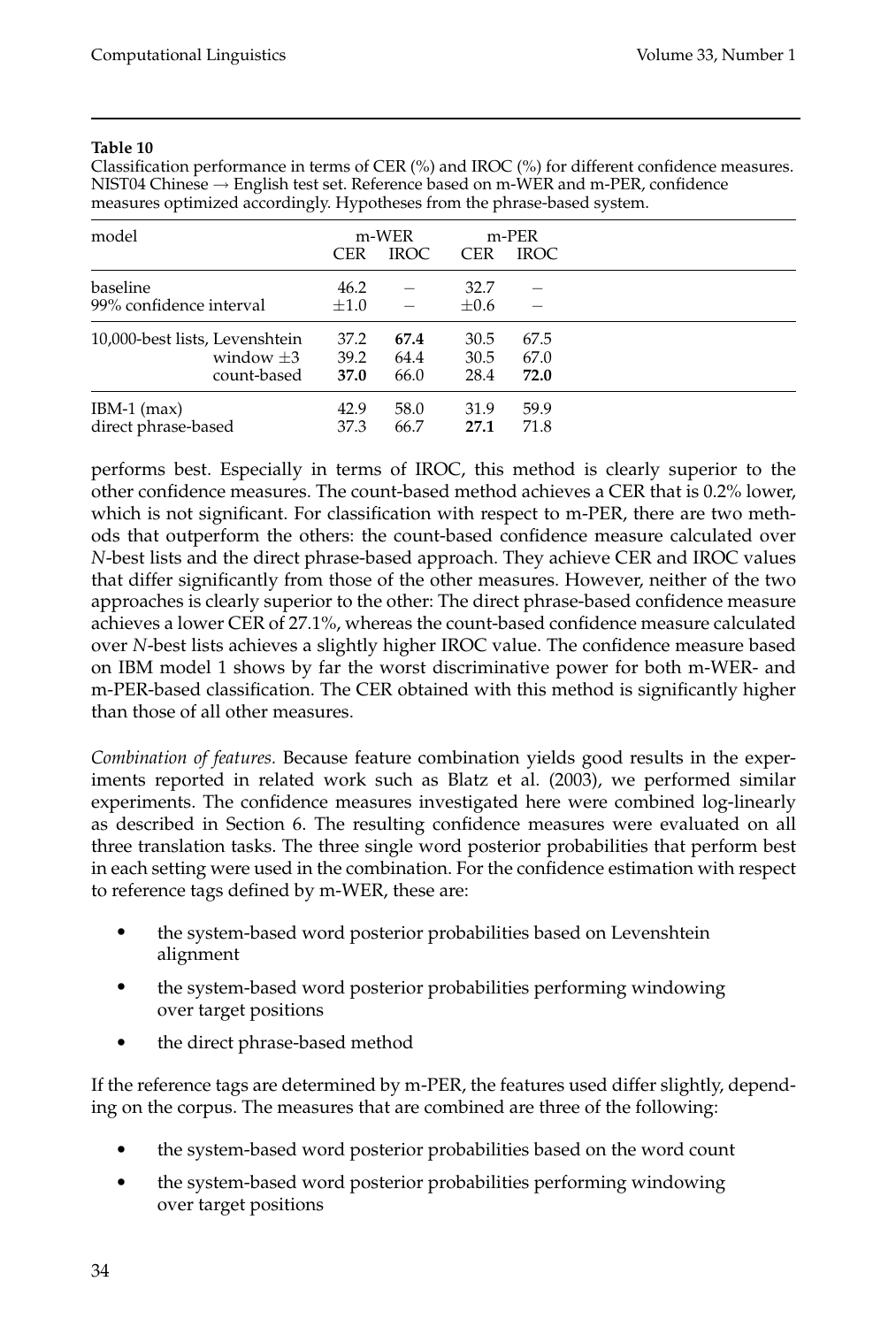- the confidence measure based on IBM model 1
- the direct phrase-based method

The experimental results for the combined confidence measures are presented in Table 11. They show that the resulting confidence measure outperforms the best single method. The improvement in CER is up to 1.8% in absolute terms. In terms of IROC, the gain is up to 4.4 points. This is in the same range as the improvements achieved in the CLSP summer workshop (Blatz et al. 2003). However, there is one case in which the IROC decreases, namely the m-PER–based classification on EPPS Spanish to English. This can be explained by the fact that the combination was optimized with respect to CER. In order to avoid this type of inconsistency, the optimization could be performed considering a combination of CER and IROC as criterion.

# **8. Rescoring**

# **8.1 Approach**

This section reports on the use of word posterior probabilities for rescoring of *N*-best lists. The rescoring is performed as follows: For every hypothesis in the *N*-best list, the confidence of each word in the sentence is calculated. These word posterior probabilities are multiplied to obtain a score for the whole sentence. This sentence score is then used as an additional model for *N*-best list rescoring. It serves as an indicator of the overall quality of the generated hypothesis. Additionally, the minimal word posterior probability over the sentence is determined. This can be seen as an indicator of whether the hypothesis contains words that are likely to be incorrect. These new models are combined with the existing models (such as the score assigned by the underlying SMT system and additional language model scores) in a log-linear manner. The scaling factors of all models are optimized on the development corpus using the Downhill Simplex algorithm. This combination using the optimized factors is then applied and evaluated on the test set.

### **Table 11**

| In TER. Hypotheses from the phase based system. |                                             |                             |              |                             |              |  |  |  |  |
|-------------------------------------------------|---------------------------------------------|-----------------------------|--------------|-----------------------------|--------------|--|--|--|--|
| Reference tag<br>Task                           | confidence measure                          | m-WER<br>IROC<br><b>CER</b> |              | m-PER<br>CER<br><b>IROC</b> |              |  |  |  |  |
| TransType2 $F \rightarrow E$                    | baseline<br>best single<br>combination of 3 | 42.2<br>30.6<br>29.5        | 74.4<br>75.5 | 34.2<br>27.0<br>25.4        | 76.5<br>78.4 |  |  |  |  |
| EPPS $S \rightarrow E$                          | baseline<br>best single<br>combination of 3 | 30.2<br>25.7<br>25.7        | 75.4<br>76.1 | 23.5<br>21.2<br>20.1        | 78.3<br>76.9 |  |  |  |  |
| NIST $C \rightarrow E$                          | baseline<br>best single<br>combination of 3 | 46.2<br>37.3<br>35.5        | 67.2<br>68.0 | 32.7<br>27.4<br>25.8        | 71.3<br>75.7 |  |  |  |  |

Classification performance in terms of CER  $(\%)$  and IROC  $(\%)$  for a log-linear combination of word posterior probabilities. Test sets from all three tasks. References based on m-WER and m-PER. Hypotheses from the phrase-based system.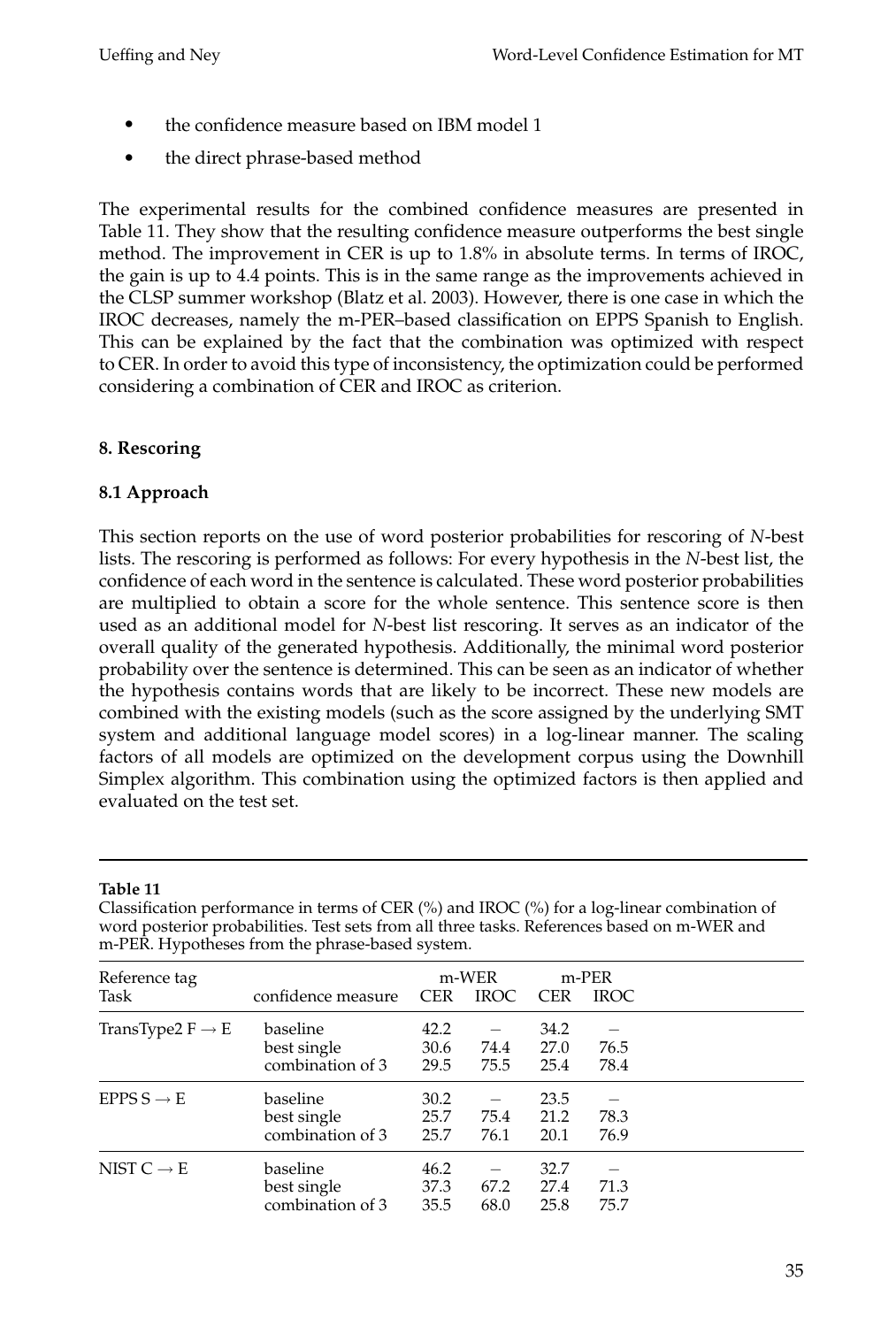### **8.2 Experimental Results**

Rescoring was carried out on EPPS data using the direct phrase-based confidence measures. Within the project TC-STAR, an MT evaluation campaign was performed in March 2005 to compare the research systems of the consortium members (Ney et al. 2005). Different conditions concerning the input data were defined. In the following, rescoring results on the verbatim transcriptions will be presented. The translations that RWTH submitted to this evaluation were generated by the phrase-based translation system described in Section 2.2. *N*-best lists were generated for development and test corpus, with a maximum length of 20,000 and 15,000, respectively. These were then rescored with an IBM model 1, a 4-gram language model, and a deletion model based on IBM-1. The weights for all these models and for the sentence probability assigned by the SMT system were optimized with respect to BLEU score on the development corpus. For a detailed description of the system, see Vilar et al. (2005). This system was ranked first in the evaluation round according to all evaluation criteria (Ney et al. 2005).

Two different sets of rescoring experiments were performed. They differ only in their starting points: The first one starts from the baseline system without rescoring. The sub-model weights of this system were optimized with respect to BLEU on the development set, but no additional models were used for rescoring the *N*-best list. This experiment was performed to analyze the maximum improvement that can be achieved through rescoring with confidence measures. The second experiment starts from the system that has already been rescored with the three different models mentioned above. This is the system that was used in the TC-STAR evaluation campaign, and that was ranked first there. In this setting, it can be seen whether the rescoring with confidence measures manages to improve upon the *best* available system as well. Furthermore, it is possible to analyze whether the gains from all rescoring models are additive.

The results are shown in Table 12. The upper block evaluates the translation quality without considering case, and the second one contains the case-sensitive evaluation. These different figures are presented here in order to separate the effect of the translation and the true-casing process. The translation system was trained on a lower-cased corpus, and the true-casing is performed as an additional post-processing step.

#### **Table 12**

| case? | System                                                              | WER $(\% )$  | PER $(\% )$  | $BLEU$ $(\%)$ | <b>NIST</b>   |
|-------|---------------------------------------------------------------------|--------------|--------------|---------------|---------------|
| no    | baseline<br>+ direct phrase-based confidence measure                | 40.9<br>40.8 | 30.4<br>29.9 | 45.5<br>46.5  | 9.83<br>9.93  |
|       | +IBM-1+LM+deletion model<br>+direct phrase-based confidence measure | 40.6<br>40.4 | 29.5<br>29.4 | 46.6<br>47.2  | 9.99<br>10.04 |
| yes   | baseline<br>+ direct phrase-based confidence measure                | 42.5<br>42.7 | 32.2<br>32.0 | 45.1<br>45.6  | 9.67<br>9.68  |
|       | +IBM-1+LM+deletion model<br>+direct phrase-based confidence measure | 42.5<br>42.4 | 31.7<br>31.6 | 45.9<br>46.2  | 9.75<br>9.78  |
|       | second best translation system                                      | 43.9         | 33.4         | 44.1          | 9.47          |

Translation quality for rescoring with confidence measures. EPPS Spanish  $\rightarrow$  English test set. Optimized for BLEU.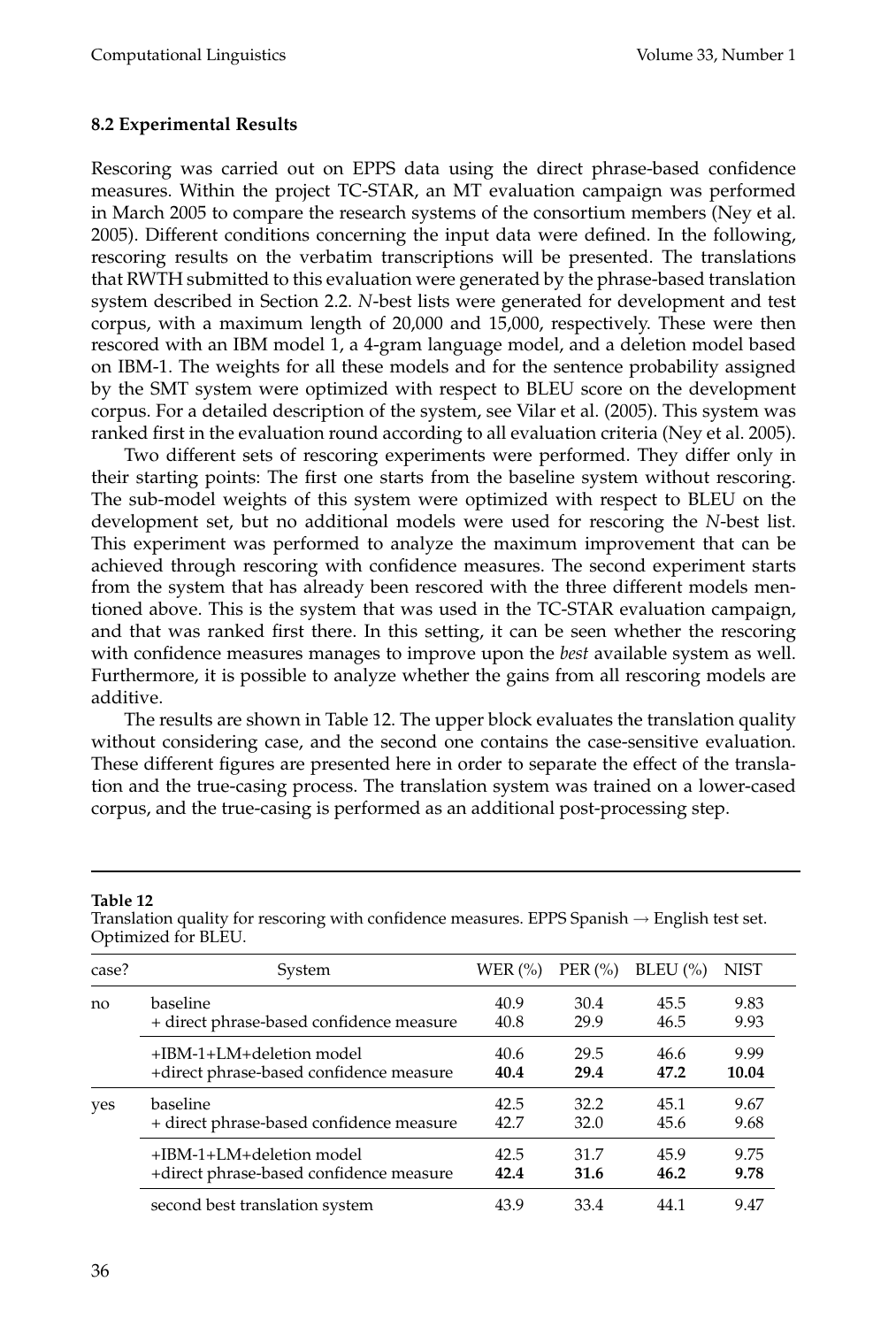Let us first consider the case-insensitive results. The baseline is the single best output of the translation system. This system can be improved through rescoring with confidence measures by 1 BLEU point. This is only 0.1 BLEU points less than the gain achieved from rescoring with the *three* other models. The system from the second setup (rescored with IBM model 1, the language and the deletion model) improves the BLEU score by 1.1 points over the baseline. Another 0.6 BLEU points can be gained through additional rescoring with the direct phrase-based confidence measures. The improvement is consistent across all four automatic evaluation criteria. Naturally, the gain in BLEU score is higher than for the other measures, because the system was optimized with respect to BLEU.

In the TC-STAR evaluation campaign, case information was taken into account. The corresponding results are presented in the second block of the table. The overall translation quality is lower if case is considered. For all models applied here, the gain achieved through rescoring is not as big as in the case-insensitive evaluation. If only the confidence measures are used for rescoring, the BLEU score is increased by 0.5 points. The NIST score and the error measures change only slightly. However, when all four rescoring models are applied, the system is significantly improved. The models used in the TC-STAR evaluation yield an increase of 0.8 BLEU points. The word posterior probabilities add another 0.3 points to this. This change is rather small, but comparable to the contribution of each single rescoring model used in the evaluation campaign. For comparison, the translation quality of the second best system in this campaign is reported in the last row of the table. The difference in BLEU score between the RWTH system and the second best can be significantly improved through rescoring.

# **9. Conclusion**

In this work, we set up a probabilistic framework for the computation of word posterior probabilities for machine translation. Within this framework, different concepts of word posterior probabilities were defined and analyzed. Several approaches to the calculation of word posterior probabilities were investigated and compared: system-based methods that explore information provided by the SMT system that generated the translations, and direct model-based methods that make use of statistical (translation) models.

The use of word posterior probabilities as confidence measures was studied, including their application in a rescoring scenario. The proposed confidence measures were systematically evaluated on different translation tasks and different language pairs. On all corpora, the best methods developed here reduce the confidence error rate significantly (at the 1% level). The direct confidence measures were also successfully applied to output from a non-statistical MT system.

The results of the experiments can be summarized as follows:

- The performance of the confidence measures depends heavily on the word error measure that defines the reference tags. Naturally, the word posterior probabilities derived from Bayes risk for this word error measure discriminate best. For WER, this is the approach based on the Levenshtein alignment, and for PER this is the method that considers the counts of the words.
- The direct phrase-based confidence measures perform very well on the restricted domain of the TransType2 corpora consisting of technical manuals. There, they outperform all other measures. However, this is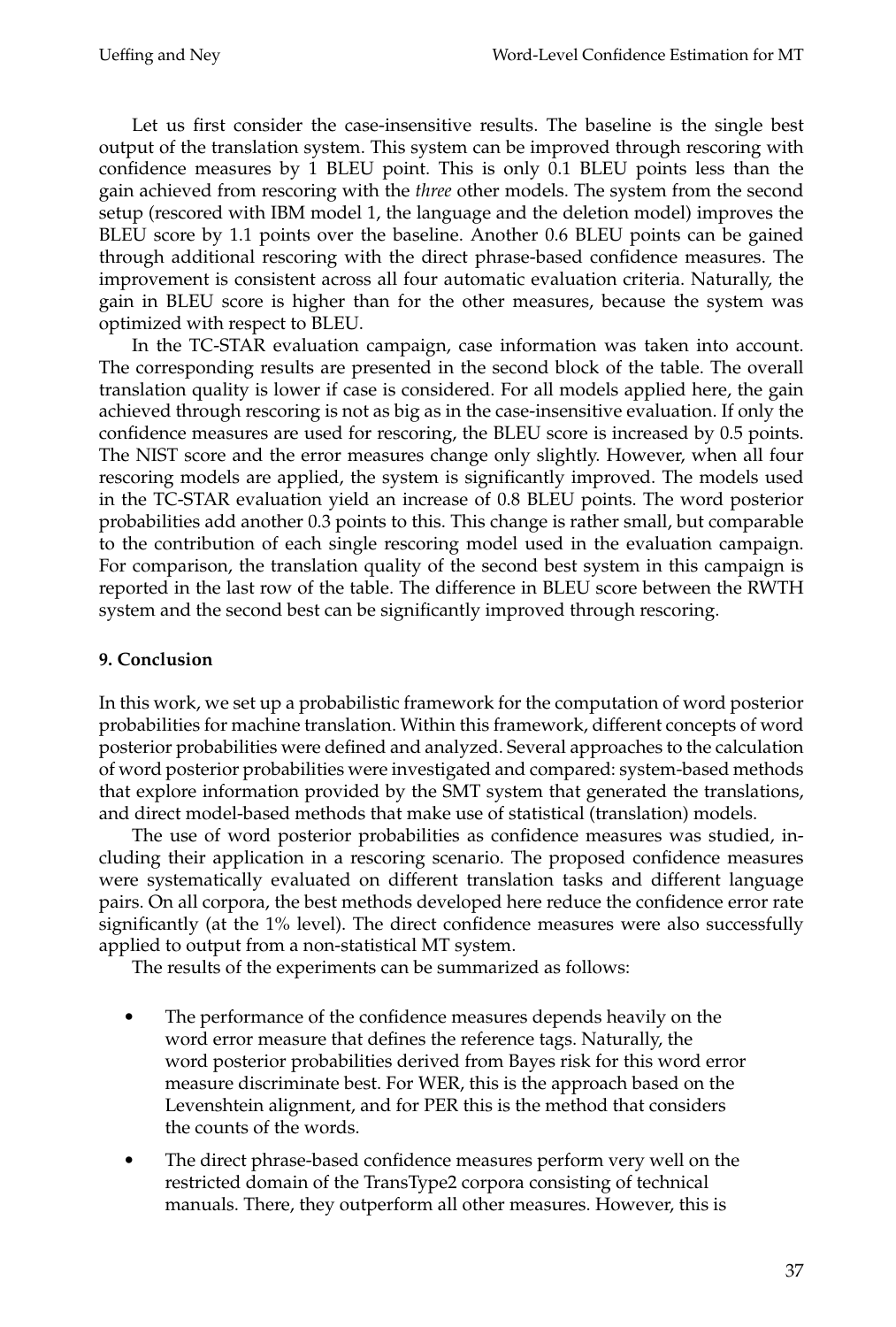not the case for data from domains that are basically unrestricted, such as the EPPS and NIST corpora. There, the system-based measures discriminate better for reference tags given by WER. For PER-based confidence estimation, the direct phrase-based confidence measure and the count-based confidence measure calculated over *N*-best lists show the best performance.

- The confidence measures based on IBM model 1 normally perform worse than the system-based or direct phrase-based methods. The reason for this is that the IBM model 1 is a very simple model that does not consider the context of a target word at all.
- The combination of several different word posterior probabilities into one confidence measure yields better confidence estimation performance than the best single feature. However, the word posterior probabilities proposed here proved to be strong stand-alone features (see also experiments reported in Blatz et al. [2003]).
- Rescoring with confidence measures was shown to improve translation quality. The SMT system investigated here was the one that was ranked first in the TC-STAR evaluation campaign in March 2005. It was consistently improved through rescoring with confidence measures.

# **Acknowledgments**

This work was partly funded by the European Union under the RTD project TransType2 (IST–2001–32091), and under the integrated project TC-STAR—Technology and Corpora for Speech to Speech Translation (IST-2002-FP6-506738). Nicola Ueffing would like to thank her former and current colleagues at RWTH Aachen University and the National Research Council Canada and everybody from the "CE for SMT" workshop team for their feedback and support, and the anonymous reviewers for their helpful comments on earlier versions of this article.

# **References**

- Akiba, Yasuhiro, Eiichiro Sumita, Hiromi Nakaiwa, Seiichi Yamamoto, and Hiroshi G. Okuno. 2004. Using a mixture of N-best lists from multiple MT systems in rank-sum-based confidence measure for MT outputs. In *Proceedings of COLING '04: The 20th International Conference on Computational Linguistics*, pages 322–328, Geneva, Switzerland.
- Bertoldi, Nicola, Roldano Cattoni, Mauro Cettolo, and Marcello Federico. 2004. The ITC-irst statistical machine translation system for IWSLT-2004. In *Proceedings of the International Workshop on Spoken Language Translation (IWSLT)*, pages 51–58, Kyoto, Japan.
- Bisani, Maximilian and Hermann Ney. 2004. Bootstrap estimates for confidence intervals in ASR performance evaluation. In *Proceedings of the IEEE International Conference on Acoustics, Speech, and Signal Processing (ICASSP)*, pages 409–412, Montreal, Canada.
- Blatz, John, Erin Fitzgerald, George Foster, Simona Gandrabur, Cyril Goutte, Alex Kulesza, Alberto Sanchis, and Nicola Ueffing. 2003. Confidence estimation for machine translation. Final report, JHU/CLSP Summer Workshop. http://www.clsp.jhu.edu/ws2003/ groups/estimate/.
- Blatz, John, Erin Fitzgerald, George Foster, Simona Gandrabur, Cyril Goutte, Alex Kulesza, Alberto Sanchis, and Nicola Ueffing. 2004. Confidence estimation for machine translation. In *Proceedings of COLING '04: The 20th International Conference on Computational Linguistics*, pages 315–321, Geneva, Switzerland.
- Brown, Peter F., Stephen A. Della Pietra, Vincent J. Della Pietra, and Robert L. Mercer. 1993. The mathematics of statistical machine translation: Parameter estimation. *Computational Linguistics*, 19(2):263–311.
- Chiang, David. 2005. A hierarchical phrase-based model for statistical machine translation. In *Proceedings of*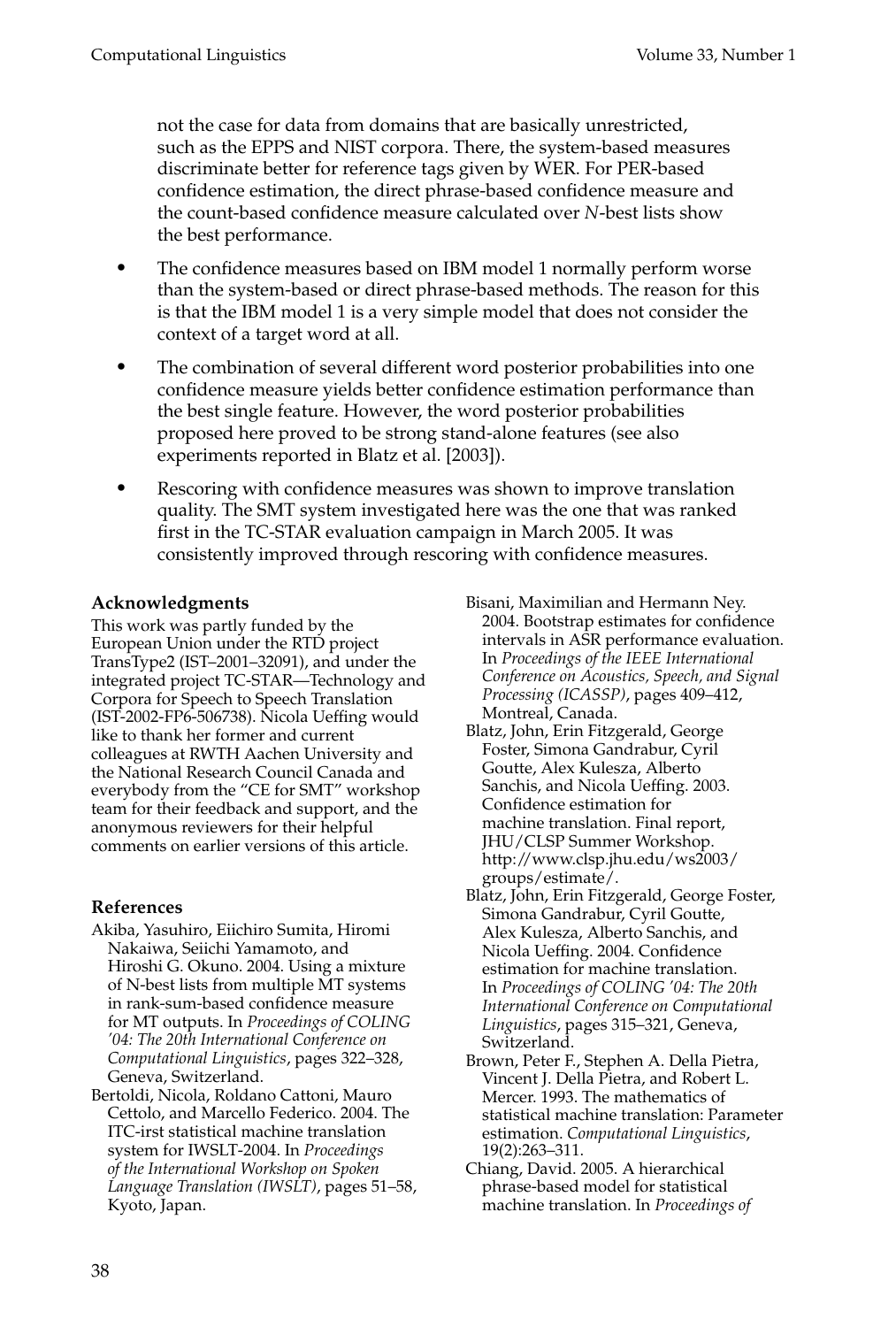*the 43rd Annual Meeting of the Association for Computational Linguistics (ACL)*, pages 263–270, Ann Arbor, MI.

- Duda, Richard O., Peter E. Hart, and David G. Stork. 2001. *Pattern Classification and Scene Analysis*. John Wiley & Sons, New York.
- Gandrabur, Simona and George Foster. 2003. Confidence estimation for text prediction. In *Proceedings of the Conference on Natural Language Learning (CoNLL)*, pages 95–102, Edmonton, Canada.
- Jayaraman, Shyamsundar and Alon Lavie. 2005. Multi-engine machine translation guided by explicit word matching. In *Proceedings of the 10th Annual Conference of the European Association for Machine Translation (EAMT)*, pages 143–152, Budapest, Hungary.
- Jurafsky, Daniel and James H. Martin. 2000. *Speech and Language Processing*. Prentice Hall, Upper Saddle River, NJ.
- Koehn, Philipp, Franz J. Och, and Daniel Marcu. 2003. Statistical phrase-based translation. In *Proceedings of the Human Language Technology Conference (HLT/NAACL)*, pages 127–133, Edmonton, Canada.
- Levenshtein, Vladimir I. 1966. Binary codes capable of correcting deletions, insertions and reversals. *Soviet Physics Doklady*, 10(8):707–710.
- Ney, Hermann, Volker Steinbiss, Richard Zens, Evgeny Matusov, J. Gonzalez, Young-Suk Lee, Salim Roukos, Marcello Federico, Muntsin Kolss, and Rafael Banchs. 2005. TC-STAR deliverable no. D5: SLT progress report. Technical report, Integrated project TC-STAR (IST-2002-FP6-506738) funded by the European Commission. http://www.tc-star.org/.
- Nießen, Sonja, Franz J. Och, Gregor Leusch, and Hermann Ney. 2000. An evaluation tool for machine translation: Fast evaluation for MT research. In *Proceedings of the Second International Conference on Language Resources and Evaluation (LREC)*, pages 39–45, Athens, Greece.
- NIST. 2002. Automatic evaluation of machine translation quality using N-gram co-occurrence statistics. http://nist.gov/speech/tests/mt/.
- NIST. 2004. Machine translation evaluation Chinese–English. http://nist.gov/ speech/tests/mt/.
- Och, Franz J. 2003. Minimum error rate training in statistical machine translation. In *Proceedings of the*

*41st Annual Meeting of the Association for Computational Linguistics (ACL)*, pages 160–167, Sapporo, Japan.

- Och, Franz J. and Hermann Ney. 2004. The alignment template approach to statistical machine translation. *Computational Linguistics*, 30(4):417–449.
- Och, Franz J., Christoph Tillmann, and Hermann Ney. 1999. Improved alignment models for statistical machine translation. In *Proceedings of the Joint SIGDAT Conference on Empirical Methods in Natural Language Processing and Very Large Corpora (EMNLP/VLC-99)*, pages 20–28, University of Maryland, College Park, MD.
- Papineni, Kishore, Salim Roukos, Todd Ward, and Wei-Jing Zhu. 2002. BLEU: A method for automatic evaluation of machine translation. In *Proceedings of the 40th Annual Meeting of the Association for Computational Linguistics (ACL),* pages 311–318, Philadelphia, PA.
- Press, William H., Saul A. Teukolsky, William T. Vetterling, and Brian P. Flannery. 2002. *Numerical Recipes in C++*. Cambridge University Press, Cambridge, UK.
- Quirk, Chris. 2004. Training a sentence-level machine translation confidence metric. In *Proceedings of the Fourth International Conference on Language Resources and Evaluation (LREC)*, pages 825–828, Lisbon, Portugal.
- Sanchis, Alberto. 2004. *Estimación y aplicación de medidas de confianza en reconocimiento autom´atico del habla*. Ph.D. thesis, Departamento de Sistemas Informáticos y Computación, Universidad Politécnica de Valencia, Valencia, Spain.
- Stolcke, Andreas. 2002. SRILM—an extensible language modeling toolkit. In *Proceedings of the International Conference on Spoken Language Processing (ICSLP)*, volume 2, pages 901–904, Denver, CO.
- TC-STAR. 2005. TC-STAR—Technology and corpora for speech to speech translation. Integrated project TC-STAR (IST-2002-FP6-506738) funded by the European Commission. http://www.tc-star.org/.
- Tillmann, Christoph. 2003. A projection extension algorithm for statistical machine translation. In *Proceedings of the Conference on Empirical Methods for Natural Language Processing (EMNLP)*, pages 1–8, Sapporo, Japan.
- TransType2. 2005. TransType2—Computer assisted translation. RTD project TransType2 (IST–2001–32091) funded